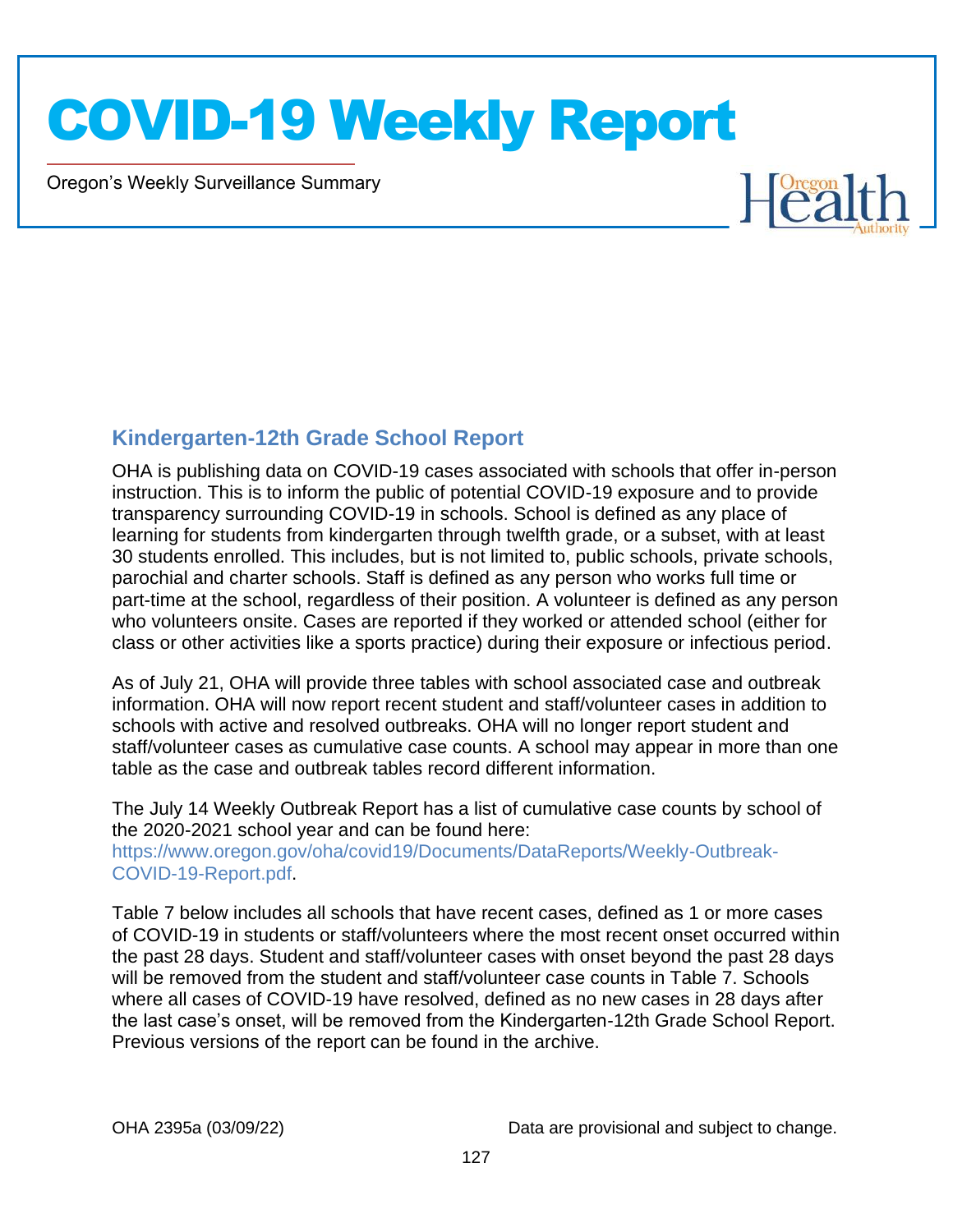Oregon's Weekly Surveillance Summary

Novel Coronavirus (COVID-19)



As of September 22, 2021, all cases associated with school outbreaks will be reported in the active (Table 8) and resolved (Table 9) tables. Case counts may include cases who were not at school but are close contacts of those exposed at school. This provides a more accurate picture of the scale of K-12 related outbreaks because they may link to other cases in the community.

Table 8 includes all schools with active outbreaks, defined as 2 or more cases of COVID-19 in students or staff/volunteers that have a shared, defined exposure within a school setting and where the most recent onset occurred within the past 28 days. Schools that have resolved outbreaks, defined as 2 or more cases of COVID-19 in students or staff/volunteers that have a shared, defined exposure within a school setting and where the most recent onset occurred between 28-56 days ago, will be moved to a separate table (Table 9). Schools that have closed outbreaks, defined as 2 or more cases of COVID-19 in students or staff/volunteers that have a shared, defined exposure within a school setting and where the most recent onset occurred more than 56 days ago, will not be included in the Kindergarten-12th Grade School Report. Any suspected school outbreak is required to be reported to the local public health authority (see OAR 333-018-015). Local health department and tribal partners investigate to identify outbreaks in these settings. This list of outbreaks will be updated as investigations continue, and as we learn about epidemiologic links between cases.

#### **Table 7. Recent cases**

*Schools with recent COVID-19 cases (n=305)*

| <b>School Name</b>                                  | <b>Address</b>                                  | County    | <b>Students</b> | Staff/<br>volunteers | <b>Most recent</b><br>onset |
|-----------------------------------------------------|-------------------------------------------------|-----------|-----------------|----------------------|-----------------------------|
| North Bay Elementary<br>School                      | 93670 Viking Ln,<br>North Bend, OR<br>97459     | Coos      | 3               | 0                    | 2022-03-04                  |
| North Bend Middle<br>School                         | 1500 16th St, North<br>Bend, OR 97459           | Coos      |                 | 0                    | 2022-03-04                  |
| <b>Beatrice Morrow</b><br><b>Cannady Elementary</b> | 18031 SE Vogel Rd,<br>Happy Valley, OR<br>97089 | Clackamas |                 | 0                    | 2022-03-03                  |
| Estacada Middle<br>School                           | 500 NE Main St,<br>Estacada, OR 97023           | Clackamas | 3               | 0                    | 2022-03-02                  |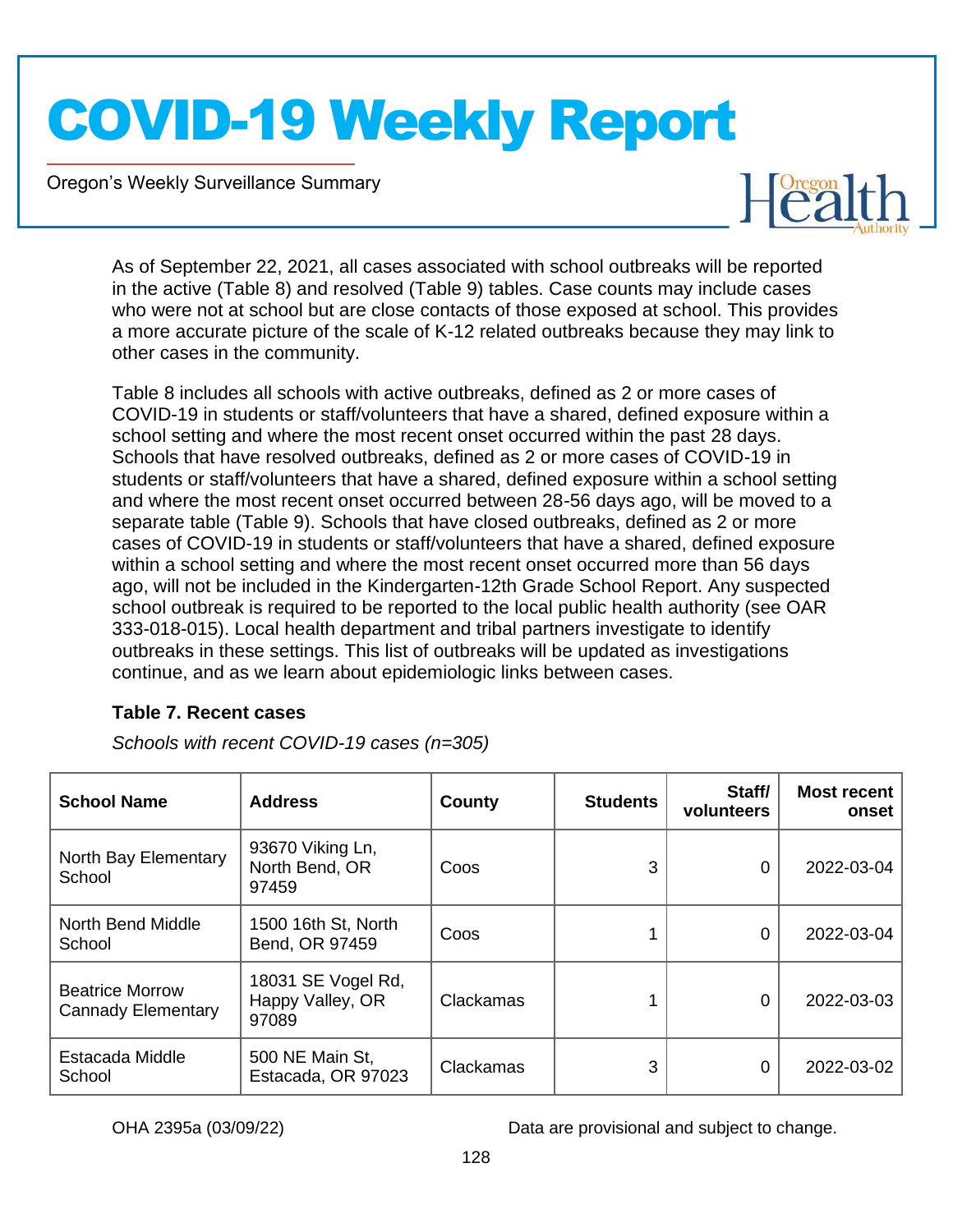Oregon's Weekly Surveillance Summary

Novel Coronavirus (COVID-19)



| <b>School Name</b>                               | <b>Address</b>                                      | <b>County</b> | <b>Students</b> | Staff/<br>volunteers | <b>Most recent</b><br>onset |
|--------------------------------------------------|-----------------------------------------------------|---------------|-----------------|----------------------|-----------------------------|
| <b>Mountain View</b><br><b>Elementary School</b> | 340 NE Granger Ave,<br>Corvallis, OR 97330          | Benton        | 5               | $\overline{0}$       | 2022-03-02                  |
| North Albany Middle<br>School                    | 1205 North Albany Rd<br>NW, Albany, OR<br>97321     | <b>Benton</b> | $\overline{2}$  | 0                    | 2022-03-02                  |
| Oregon City High<br>School                       | 19761 S Beavercreek<br>Rd, Oregon City, OR<br>97045 | Clackamas     | 4               | $\overline{0}$       | 2022-03-01                  |
| <b>Fir Grove Elementary</b><br>School            | 1360 W Harvard Ave,<br>Roseburg, OR 97471           | Douglas       | $\overline{2}$  | 1                    | 2022-03-01                  |
| <b>Cheldelin Middle</b><br>School                | 987 Conifer Blvd NE,<br>Corvallis, OR 97330         | Benton        | $\overline{2}$  | 0                    | 2022-03-01                  |
| St. Mary's School                                | 816 Black Oak Dr,<br>Medford, OR 97504              | Jackson       | 8               | $\mathbf 0$          | 2022-03-01                  |
| <b>Chenowith Elementary</b><br>School            | 922 Chenowith Loop<br>Rd, The Dalles, OR<br>97058   | Wasco         | 1               | 0                    | 2022-02-28                  |
| Scappoose High<br>School                         | 33700 SE High School<br>Way, Scappoose, OR<br>97056 | Columbia      | 3               | $\overline{0}$       | 2022-02-28                  |
| <b>Central Point</b><br>Elementary               | 450 S 4th St, Central<br>Point, OR 97502            | Jackson       | 1               | 0                    | 2022-02-28                  |
| Madras High School                               | 390 SE 10th St,<br>Madras, OR 97741                 | Jefferson     | 3               | 0                    | 2022-02-28                  |
| Oak Grove<br><b>Elementary School</b>            | 1500 Oak Grove Dr<br>NW, Albany, OR<br>97321        | Benton        | $\overline{2}$  | $\mathbf 0$          | 2022-02-28                  |
| Kalmiopsis<br><b>Elementary School</b>           | 650 Easy St,<br>Brookings, OR 97415                 | Curry         | 4               | $\mathbf 0$          | 2022-02-27                  |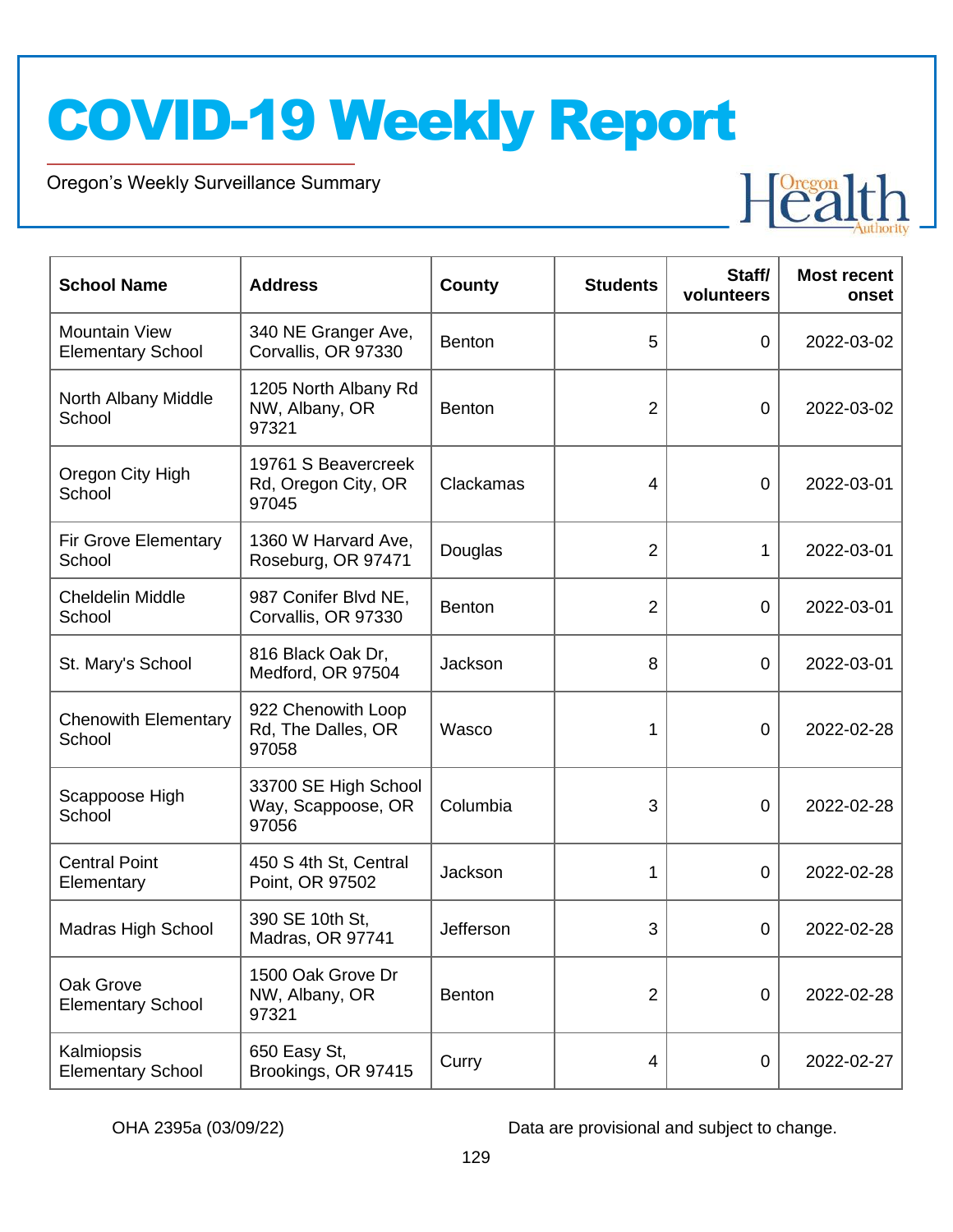Oregon's Weekly Surveillance Summary

Novel Coronavirus (COVID-19)



| <b>School Name</b>                               | <b>Address</b>                                     | County        | <b>Students</b> | Staff/<br>volunteers | <b>Most recent</b><br>onset |
|--------------------------------------------------|----------------------------------------------------|---------------|-----------------|----------------------|-----------------------------|
| Lincoln Middle School                            | 499 NE Spruce St,<br>Oakland, OR 97462             | Douglas       | 1               | 0                    | 2022-02-27                  |
| Roseburg High School                             | 400 Harvard Ave,<br>Roseburg, OR 97470             | Douglas       | $\overline{2}$  | 1                    | 2022-02-27                  |
| Rogue River<br>Junior/Senior High<br>School      | 1898 E Evans Creek<br>Rd, Rogue River, OR<br>97537 | Jackson       | 1               | $\overline{0}$       | 2022-02-27                  |
| <b>Hoover Elementary</b><br>School               | 2323 Siskiyou Blvd,<br>Medford, OR 97504           | Jackson       | 6               | $\overline{0}$       | 2022-02-27                  |
| Monroe Middle School                             | 2800 Bailey Ln,<br>Eugene, OR 97401                | Lane          | 1               | $\overline{0}$       | 2022-02-27                  |
| Jefferson Elementary<br>School                   | 615 N 2nd St,<br>Jefferson, OR 97352               | Marion        | $\overline{2}$  | $\overline{0}$       | 2022-02-27                  |
| <b>Stayton Elementary</b><br>School              | 875 N 3rd, Stayton,<br>OR 97383                    | Marion        | 1               | $\overline{0}$       | 2022-02-27                  |
| <b>Howard Eccles</b><br><b>Elementary School</b> | 562 NW 5th Ave,<br>Canby, OR 97013                 | Clackamas     | 1               | $\overline{0}$       | 2022-02-26                  |
| St Helens High School                            | 2375 Gable Rd, St<br><b>Helens, OR 97051</b>       | Columbia      | 9               | $\overline{0}$       | 2022-02-26                  |
| Fullerton IV<br><b>Elementary School</b>         | 2560 W Bradford Ct,<br>Roseburg, OR 97471          | Douglas       | 1               | 0                    | 2022-02-26                  |
| <b>Wildcat Elementary</b><br>School              | 2701 NW Satinwood,<br>Corvallis, OR 97330          | <b>Benton</b> | 1               | 0                    | 2022-02-26                  |
| <b>Pleasant Hill</b><br><b>Elementary School</b> | 36386 Hwy 58,<br>Pleasant Hill, OR<br>97455        | Lane          | $\overline{0}$  | 1                    | 2022-02-26                  |
| <b>Memorial Middle</b><br>School                 | 1050 Queen Ave SW,<br>Albany, OR 97321             | Linn          | $\overline{2}$  | $\overline{0}$       | 2022-02-26                  |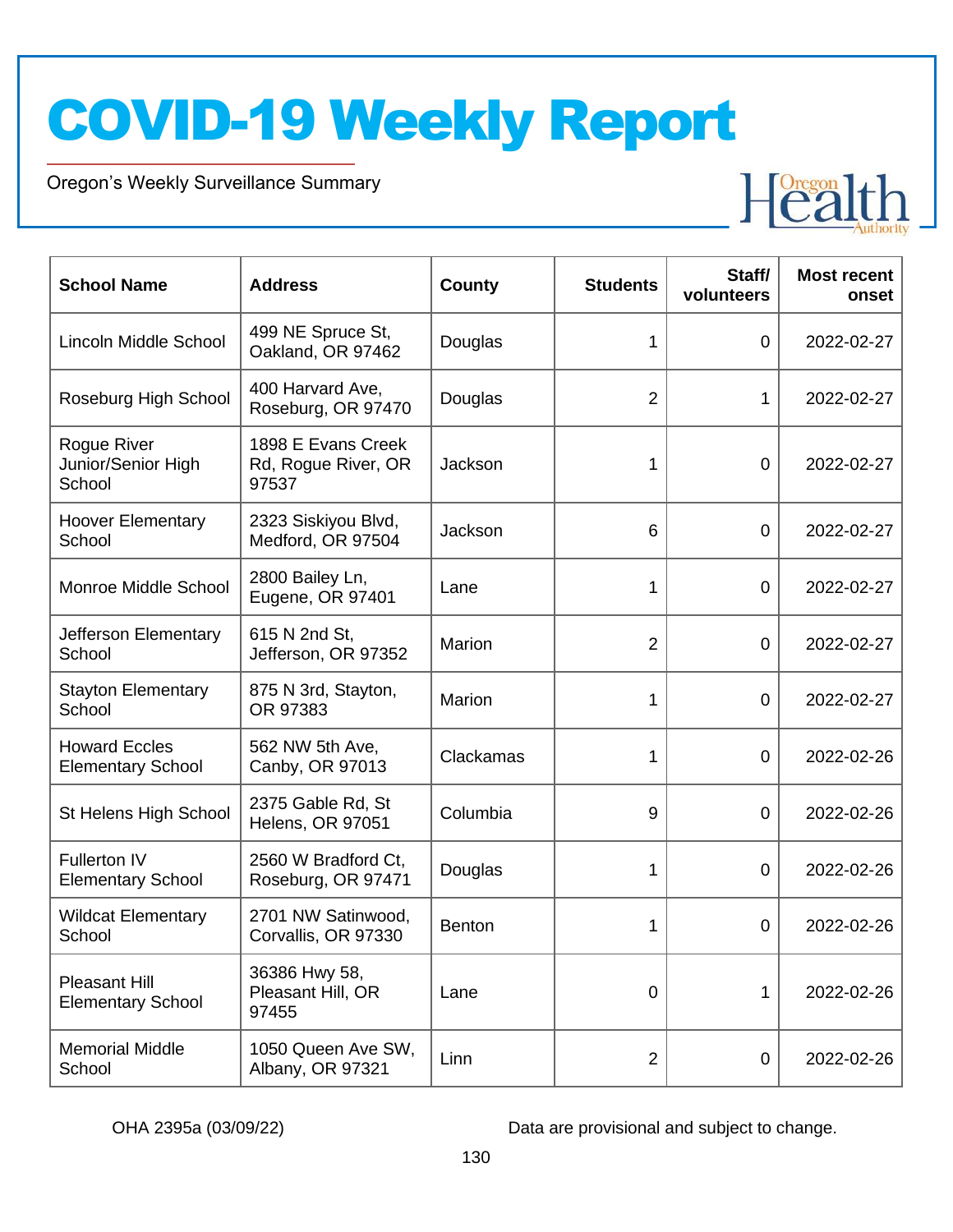Oregon's Weekly Surveillance Summary

Novel Coronavirus (COVID-19)



| <b>School Name</b>                       | <b>Address</b>                                        | County    | <b>Students</b> | Staff/<br>volunteers | <b>Most recent</b><br>onset |
|------------------------------------------|-------------------------------------------------------|-----------|-----------------|----------------------|-----------------------------|
| Sweet Home High<br>School                | 1641 Long St, Sweet<br>Home, OR 97386                 | Linn      | 4               | $\overline{0}$       | 2022-02-26                  |
| <b>Wilbur Rowe Middle</b><br>School      | 3606 SE Lake Rd,<br>Milwaukie, OR 97222               | Clackamas | 1               | $\Omega$             | 2022-02-26                  |
| <b>Crater High School</b>                | 655 N 3rd Street,<br>Central Point, OR<br>97502       | Jackson   | 6               | $\mathbf{1}$         | 2022-02-26                  |
| <b>Ontario High School</b>               | 1115 W. Idaho Ave,<br>Ontario, OR 97914               | Malheur   | 1               | $\overline{0}$       | 2022-02-26                  |
| Adrienne C. Nelson<br><b>High School</b> | 14897 SE Parklane<br>Dr, Happy Valley, OR<br>97015    | Clackamas | 1               | $\overline{0}$       | 2022-02-26                  |
| The Dalles High<br>School                | 220 E 10th St, The<br>Dalles, OR 97058                | Wasco     | $\overline{2}$  | $\overline{0}$       | 2022-02-25                  |
| <b>Warren Elementary</b><br>School       | 34555 Berg Rd,<br>Warren, OR 97053                    | Columbia  | $\overline{2}$  | $\overline{0}$       | 2022-02-25                  |
| Scappoose Middle<br>School               | 52265 S Columbia<br>River Hwy,<br>Scappoose, OR 97056 | Columbia  | 5               | $\overline{0}$       | 2022-02-25                  |
| St. Helens Middle<br>School              | 354 N 15th St, St<br><b>Helens, OR 97051</b>          | Columbia  | 4               | $\overline{0}$       | 2022-02-25                  |
| Azalea Middle School                     | 505 Pacific Ave,<br>Brookings, OR 97415               | Curry     | $\overline{2}$  | $\overline{0}$       | 2022-02-25                  |
| West Salem High<br>School                | 1776 Titan Dr NW,<br>Salem, OR 97304                  | Polk      | 8               | $\overline{0}$       | 2022-02-25                  |
| <b>Talent Middle School</b>              | 102 Christian Ave,<br>Talent, OR 97540                | Jackson   | 0               | 1                    | 2022-02-25                  |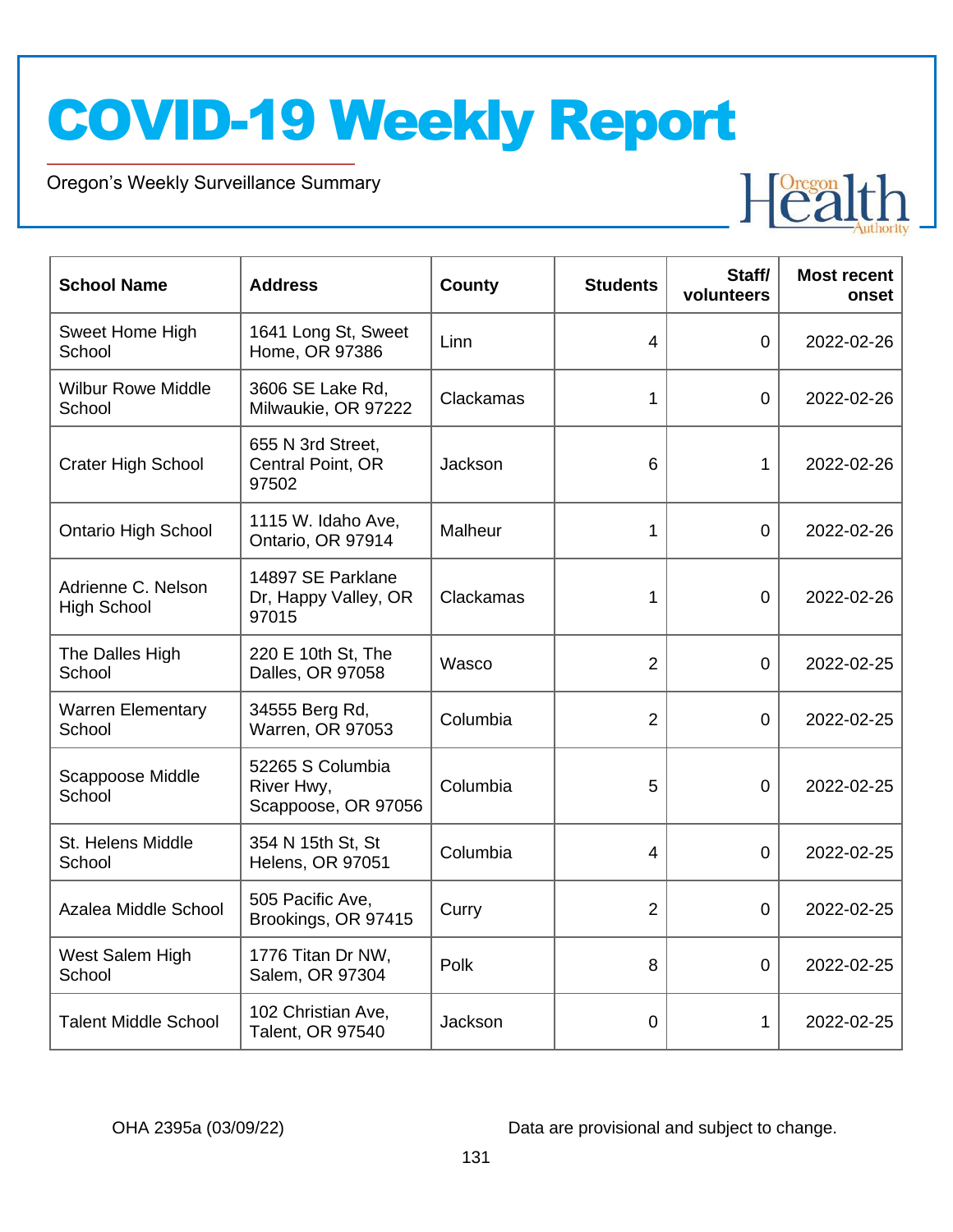Oregon's Weekly Surveillance Summary

Novel Coronavirus (COVID-19)



| <b>School Name</b>                          | <b>Address</b>                                 | County     | <b>Students</b> | Staff/<br>volunteers | <b>Most recent</b><br>onset |
|---------------------------------------------|------------------------------------------------|------------|-----------------|----------------------|-----------------------------|
| Milwaukie El Puente<br>Elementary           | 11250 SE 27th Ave,<br>Milwaukie, OR 97222      | Clackamas  | 1               | 1                    | 2022-02-25                  |
| Jacksonville<br><b>Elementary School</b>    | 655 Hueners Ln,<br>Jacksonville, OR<br>97530   | Jackson    | $\overline{4}$  | $\mathbf 0$          | 2022-02-25                  |
| <b>Grants Pass High</b><br>School           | 830 NE 9th St, Grants<br>Pass, OR 97526        | Josephine  | $\overline{4}$  | $\overline{2}$       | 2022-02-25                  |
| International School of<br><b>Beaverton</b> | 17770 SW Blanton St,<br>Beaverton, OR 97078    | Washington | 1               | $\mathbf 0$          | 2022-02-25                  |
| <b>Community Roots</b><br>School            | 229 Eureka Ave,<br>Silverton, OR 97381         | Marion     | 1               | $\mathbf 0$          | 2022-02-25                  |
| Good Shepherd<br>School                     | 28986 SE Haley Rd,<br>Boring, OR 97009         | Clackamas  | $\overline{0}$  | 1                    | 2022-02-25                  |
| Oak Elementary                              | 3610 Oak St SE,<br>Albany, OR 97322            | Linn       | $\overline{4}$  | 2                    | 2022-02-25                  |
| Seven Oak Middle<br>School                  | 550 Cascade Dr,<br>Lebanon, OR 97355           | Linn       | 5               | $\overline{0}$       | 2022-02-25                  |
| Lebanon High School                         | 1700 S 5th St,<br>Lebanon, OR 97355            | Linn       | 10              | $\overline{0}$       | 2022-02-25                  |
| North High School                           | 765 14th St NE,<br>Salem, OR 97301             | Marion     | 6               | 0                    | 2022-02-25                  |
| <b>Franklin School</b>                      | 750 NW 18th St.<br>Corvallis, OR 97330         | Benton     | 4               | $\overline{0}$       | 2022-02-24                  |
| Glendale SD 77                              | 10598 Azalea Glen<br>Rd, Glendale, OR<br>97442 | Douglas    | 1               | 1                    | 2022-02-24                  |
| John C. Fremont<br>Middle School            | 850 W Keady Ct,<br>Roseburg, OR 97471          | Douglas    | 5               | $\mathbf 0$          | 2022-02-24                  |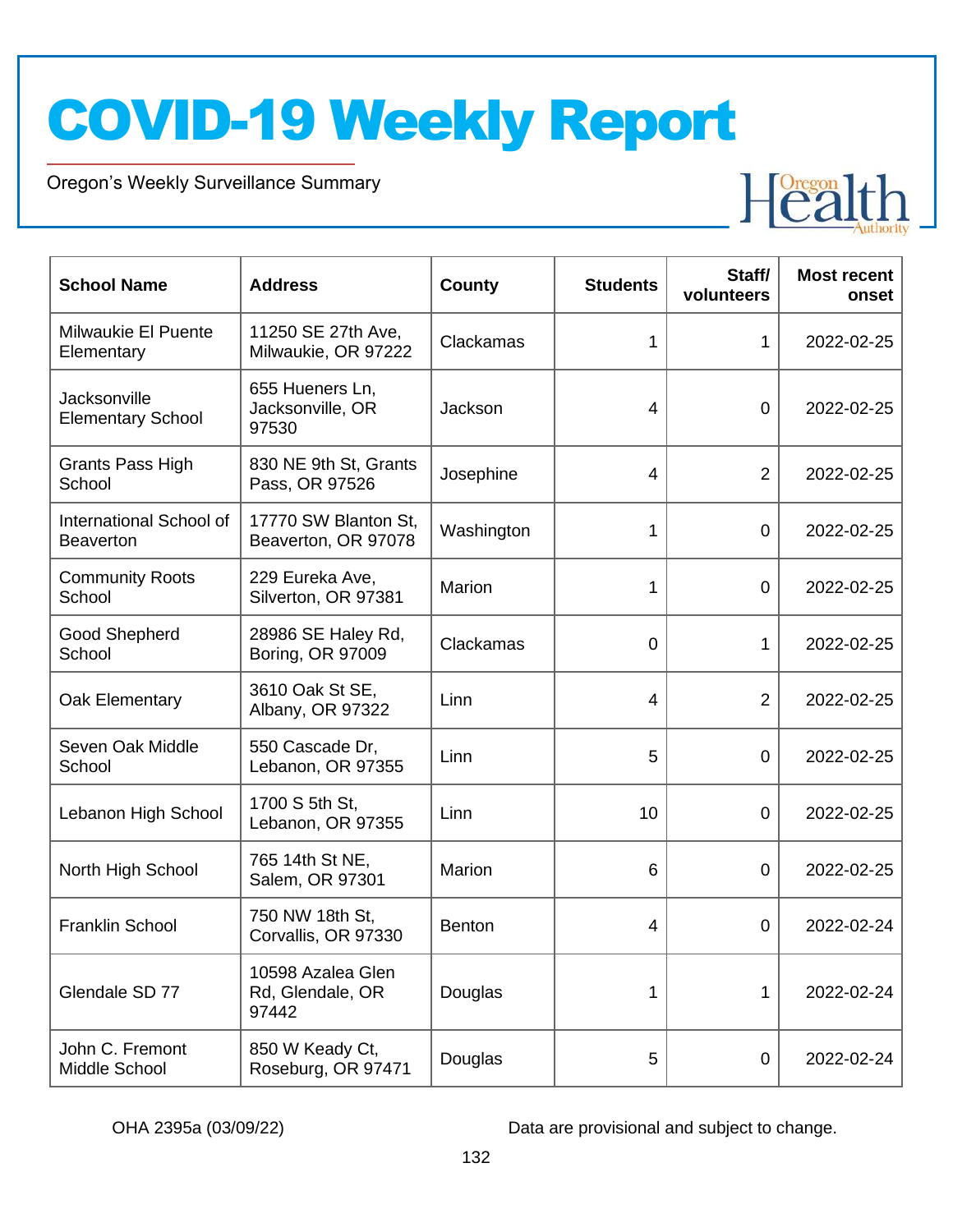Oregon's Weekly Surveillance Summary

Novel Coronavirus (COVID-19)



| <b>School Name</b>                             | <b>Address</b>                                 | County       | <b>Students</b> | Staff/<br>volunteers | <b>Most recent</b><br>onset |
|------------------------------------------------|------------------------------------------------|--------------|-----------------|----------------------|-----------------------------|
| Lewis & Clark<br><b>Elementary School</b>      | 111 S 9th St, St<br><b>Helens, OR 97051</b>    | Columbia     | $\overline{7}$  | $\overline{0}$       | 2022-02-24                  |
| Mae Richardson<br><b>Elementary School</b>     | 200 W Pine St,<br>Central Point, OR<br>97502   | Jackson      | 3               | $\overline{0}$       | 2022-02-24                  |
| <b>Shady Cove School</b>                       | 37 Schoolhouse Ln,<br>Shady Cove, OR<br>97539  | Jackson      | 0               | $\overline{2}$       | 2022-02-24                  |
| <b>Riverside Elementary</b><br>School          | 1200 SE Harvey Dr,<br>Grants Pass, OR<br>97526 | Josephine    | 5               | 1                    | 2022-02-24                  |
| <b>Gilchrist Elementary</b><br>School          | 201 Mountain View Dr,<br>Gilchrist, OR 97737   | Klamath      | 1               | $\Omega$             | 2022-02-24                  |
| <b>Battle Creek</b><br>Elementary              | 1640 Waln Dr SE,<br>Salem, OR 97306            | Marion       | 1               | $\overline{0}$       | 2022-02-24                  |
| Shasta Middle School                           | 4656 Barger Dr,<br>Eugene, OR 97402            | Lane         | 1               | $\overline{0}$       | 2022-02-24                  |
| <b>Sunrise Elementary</b><br>School            | 730 19th Ave SE,<br>Albany, OR 97322           | Linn         | 1               | $\overline{0}$       | 2022-02-24                  |
| <b>Green Acres</b><br><b>Elementary School</b> | 700 S 10th St.<br>Lebanon, OR 97355            | Linn         | $\overline{2}$  | $\overline{0}$       | 2022-02-24                  |
| <b>Hamilton Creek</b><br>School                | 32135 Berlin Rd,<br>Lebanon, OR 97355          | Linn         | $\overline{2}$  | $\overline{0}$       | 2022-02-24                  |
| Lacomb School                                  | 34110 E Lacomb Rd,<br>Lebanon, OR 97355        | Linn         | 1               | $\overline{0}$       | 2022-02-24                  |
| South Baker<br>Intermediate                    | 1285 3rd St, Baker<br>City, OR 97814           | <b>Baker</b> | 1               | 0                    | 2022-02-24                  |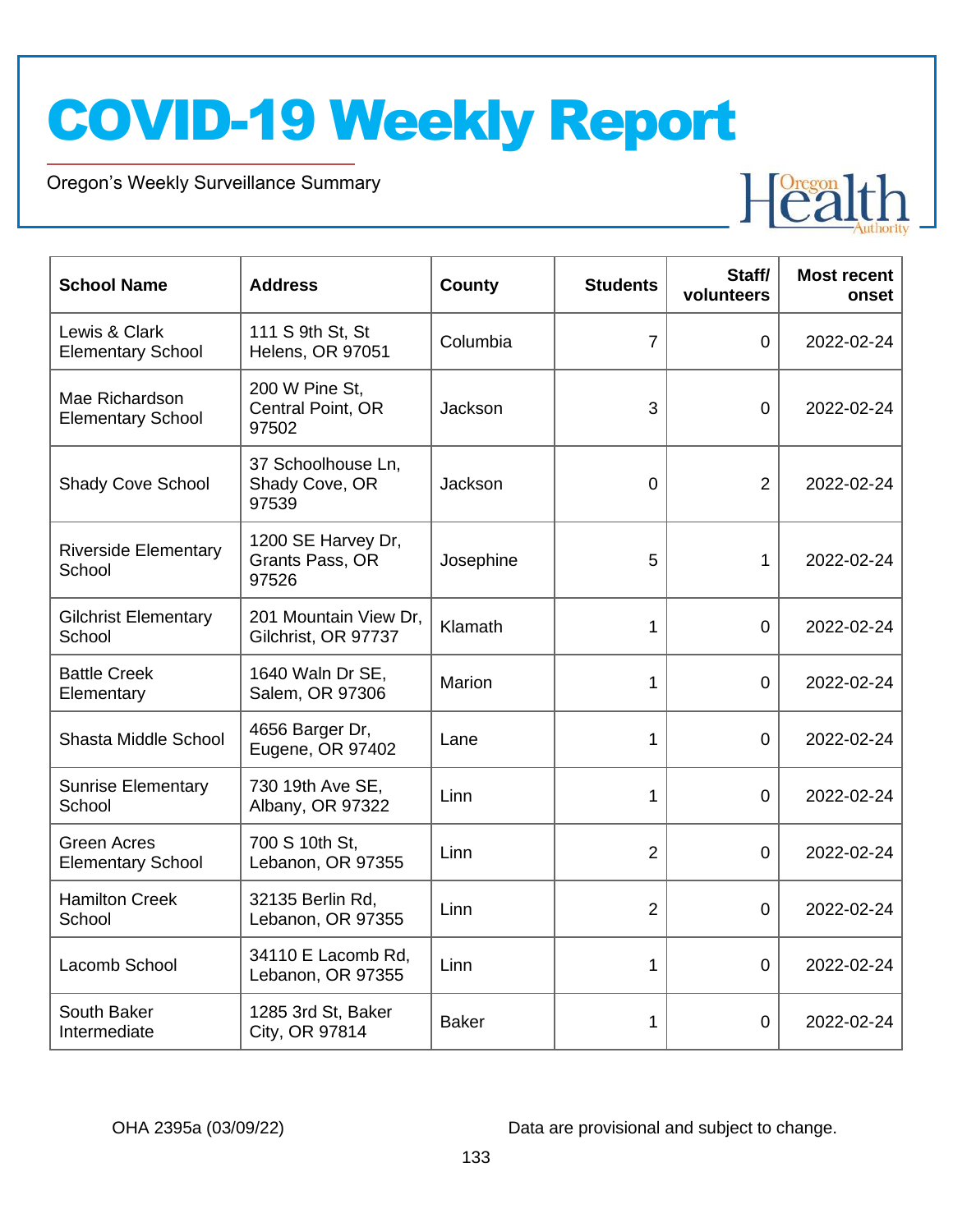Oregon's Weekly Surveillance Summary

Novel Coronavirus (COVID-19)



| <b>School Name</b>                            | <b>Address</b>                                        | <b>County</b>     | <b>Students</b> | Staff/<br>volunteers | <b>Most recent</b><br>onset |
|-----------------------------------------------|-------------------------------------------------------|-------------------|-----------------|----------------------|-----------------------------|
| Jefferson Middle<br>School                    | 2180 Talbot Rd,<br>Jefferson, OR 97352                | Marion            | $\overline{2}$  | $\overline{0}$       | 2022-02-24                  |
| Tillamook Junior High<br>School               | 3906 Alder Ln,<br>Tillamook, OR 97141                 | Tillamook         | 3               | 0                    | 2022-02-23                  |
| Valor Middle School                           | 450 Parr Rd,<br>Woodburn, OR 97071                    | Marion            | 1               | 1                    | 2022-02-23                  |
| Pacific Ridge<br>Elementary                   | 2000 Spruce Dr,<br>Seaside, OR 97138                  | Clatsop           | 1               | $\mathbf 0$          | 2022-02-23                  |
| <b>Hillcrest Elementary</b><br>School         | 1100 Maine St, North<br>Bend, OR 97459                | Coos              | 3               | 0                    | 2022-02-23                  |
| <b>Brookings-Harbor</b><br><b>High School</b> | 625 Pioneer Rd,<br>Brookings, OR 97415                | Curry             | 8               | 0                    | 2022-02-23                  |
| Joseph Lane Middle<br>School                  | 2153 NE Vine St.<br>Roseburg, OR 97470                | Douglas           | 3               | 1                    | 2022-02-23                  |
| <b>Winston Middle</b><br>School               | 330 SE Thompson,<br>Winston, OR 97496                 | Douglas           | 1               | $\Omega$             | 2022-02-23                  |
| Sutherlin High School                         | 500 E Fourth St,<br>Sutherlin, OR 97479               | Douglas           | 1               | $\overline{0}$       | 2022-02-23                  |
| Oak Grove<br>Elementary                       | 2150 SE Torbank Rd,<br>Milwaukie, OR 97222            | Clackamas         | 3               | $\overline{0}$       | 2022-02-23                  |
| <b>Westside Elementary</b><br>School          | 3685 Belmont Dr,<br>Hood River, OR 97031              | <b>Hood River</b> | 0               | $\mathbf{1}$         | 2022-02-23                  |
| <b>Hedrick Middle School</b>                  | 1501 E Jackson St,<br>Medford, OR 97504               | Jackson           | $\overline{7}$  | $\overline{2}$       | 2022-02-23                  |
| <b>Boeckman Creek</b><br>Primary              | 6700 SW Wilsonville<br>Road, Wilsonville, OR<br>97070 | Clackamas         | 1               | $\overline{0}$       | 2022-02-23                  |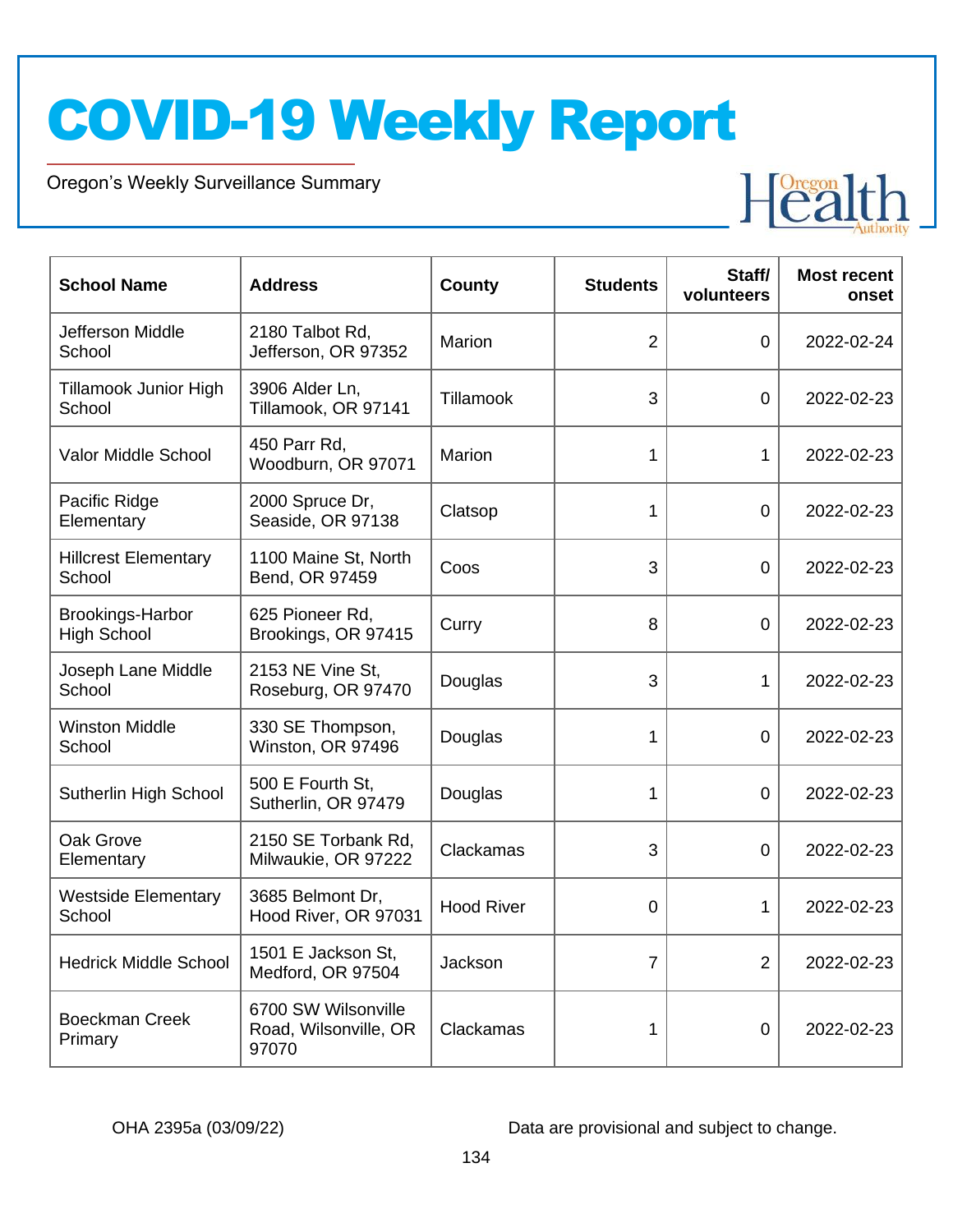Oregon's Weekly Surveillance Summary

Novel Coronavirus (COVID-19)



| <b>School Name</b>                      | <b>Address</b>                                      | <b>County</b> | <b>Students</b> | Staff/<br>volunteers | <b>Most recent</b><br>onset |
|-----------------------------------------|-----------------------------------------------------|---------------|-----------------|----------------------|-----------------------------|
| <b>Chiloquin Elementary</b><br>School   | 548 2nd Ave,<br>Chiloquin, OR 97624                 | Klamath       | $\overline{2}$  | $\mathbf 0$          | 2022-02-23                  |
| St. Pius X                              | 1260 NW Saltzman<br>Rd, Portland, OR<br>97229       | Washington    | 1               | $\mathbf 0$          | 2022-02-23                  |
| <b>Holley Elementary</b>                | 40336 Crawfordsville<br>Dr, Sweet Home, OR<br>97386 | Linn          | 1               | $\mathbf 0$          | 2022-02-23                  |
| Washington<br>Elementary                | 777 E Lincoln St,<br>Woodburn, OR 97071             | Marion        | 1               | $\overline{2}$       | 2022-02-23                  |
| Milwaukie High School                   | 2301 SE Willard St,<br>Milwaukie, OR 97222          | Clackamas     | 1               | $\mathbf 0$          | 2022-02-23                  |
| Dallas High School                      | 1250 Holman Ave,<br>Dallas, OR 97338                | Polk          | $\overline{2}$  | $\mathbf 0$          | 2022-02-23                  |
| <b>Riverbend Elementary</b><br>School   | 320 51st St,<br>Springfield, OR 97478               | Lane          | 3               | $\mathbf 0$          | 2022-02-22                  |
| <b>Agnes Stewart Middle</b><br>School   | 900 S 32nd St,<br>Springfield, OR 97478             | Lane          | 3               | $\mathbf 0$          | 2022-02-22                  |
| <b>McBride Elementary</b><br>School     | 2774 Columbia Blvd,<br>St Helens, OR 97051          | Columbia      | 3               | $\overline{0}$       | 2022-02-22                  |
| <b>Ashland High School</b>              | 201 S Mountain Ave,<br>Ashland, OR 97520            | Jackson       | 8               | 1                    | 2022-02-22                  |
| <b>Lincoln Elementary</b><br>School     | 1132 NE 10th St,<br>Grants Pass, OR<br>97526        | Josephine     | $\overline{2}$  | 0                    | 2022-02-22                  |
| Fort Vannoy<br><b>Elementary School</b> | 5250 Upper River Rd,<br>Grants Pass, OR<br>97526    | Josephine     | 4               | $\overline{2}$       | 2022-02-22                  |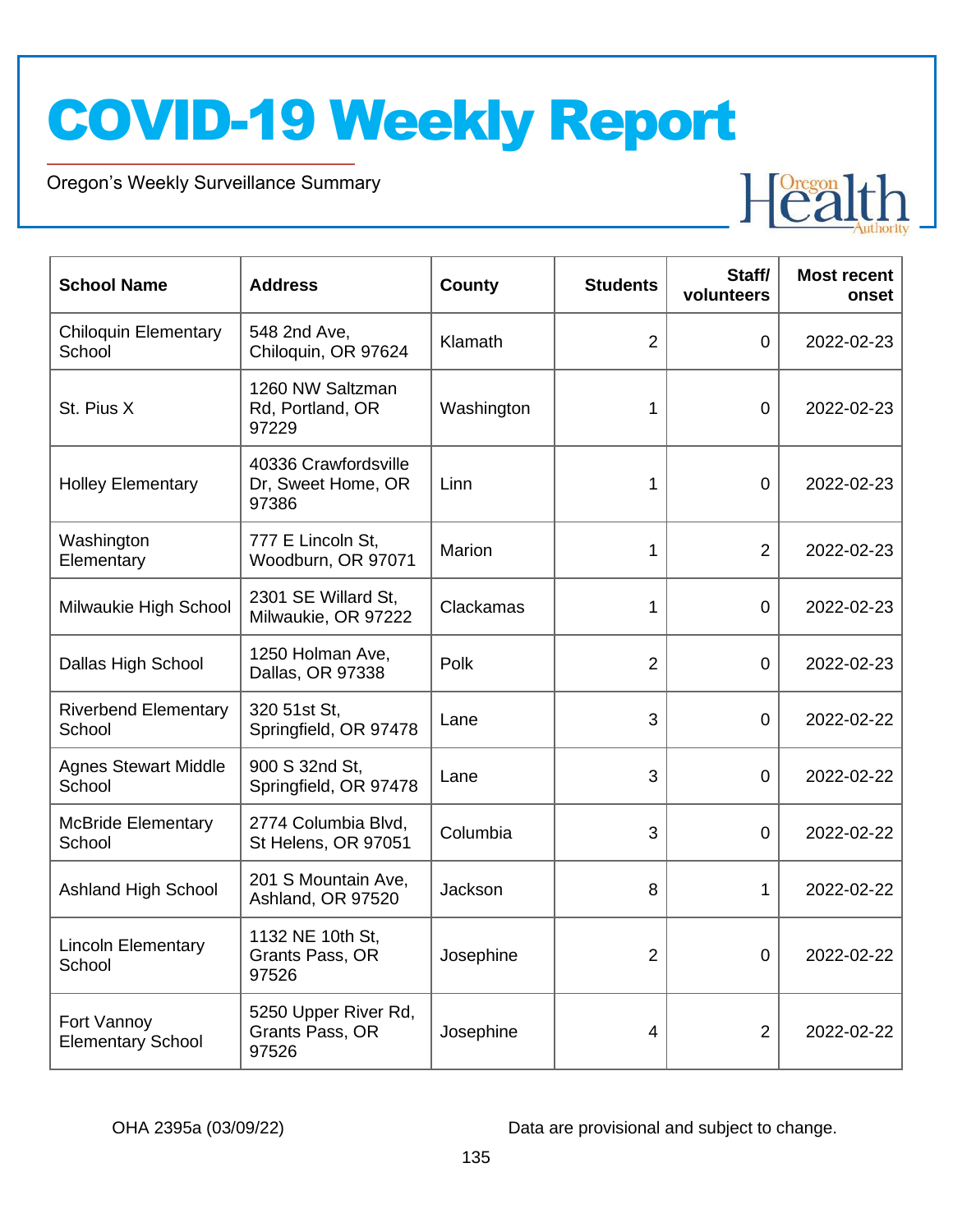Oregon's Weekly Surveillance Summary

Novel Coronavirus (COVID-19)



| <b>School Name</b>                      | <b>Address</b>                                    | County           | <b>Students</b> | Staff/<br>volunteers | <b>Most recent</b><br>onset |
|-----------------------------------------|---------------------------------------------------|------------------|-----------------|----------------------|-----------------------------|
| <b>Bolton Primary School</b>            | 5933 SW Holmes St,<br>West Linn, OR 97068         | Clackamas        | 1               | 0                    | 2022-02-22                  |
| <b>Timber Ridge School</b>              | 373 Timber Ridge St<br>NE, Albany, OR 97322       | Linn             | 4               | 0                    | 2022-02-22                  |
| West Linn High School                   | 5464 West A St, West<br>Linn, OR 97068            | Clackamas        | 5               | $\overline{0}$       | 2022-02-22                  |
| The Valley School of<br>Southern Oregon | 857 Valley View Drive,<br>Medford, OR 97504       | Jackson          | 1               | $\overline{0}$       | 2022-02-22                  |
| Washington<br><b>Elementary School</b>  | 3165 Lansing Ave NE,<br>Salem, OR 97301           | Marion           | $\overline{2}$  | $\overline{0}$       | 2022-02-22                  |
| <b>Waldo Middle School</b>              | 2805 Lansing Ave NE,<br>Salem, OR 97301           | Marion           | $\overline{4}$  | 0                    | 2022-02-22                  |
| <b>Stayton Middle School</b>            | 1021 Shaff Rd,<br>Stayton, OR 97383               | Marion           | 0               | 1                    | 2022-02-22                  |
| <b>Baker Middle School</b>              | 2320 Washington Ave,<br>Baker City, OR 97814      | <b>Baker</b>     | $\overline{2}$  | 0                    | 2022-02-21                  |
| <b>Sisters High School</b>              | 1700 W McKinney<br>Butte Rd, Sisters, OR<br>97759 | <b>Deschutes</b> | 1               | $\overline{0}$       | 2022-02-21                  |
| <b>Redland Elementary</b><br>School     | 18131 S Redland Rd,<br>Oregon City, OR<br>97045   | Clackamas        | 1               | $\overline{0}$       | 2022-02-21                  |
| Canby High School                       | 721 SW 4th Ave,<br>Canby, OR 97013                | Clackamas        | 1               | $\overline{0}$       | 2022-02-21                  |
| Columbia City<br>Elementary             | 2000 2nd St.<br>Columbia City, OR<br>97018        | Columbia         | $\overline{2}$  | $\overline{0}$       | 2022-02-21                  |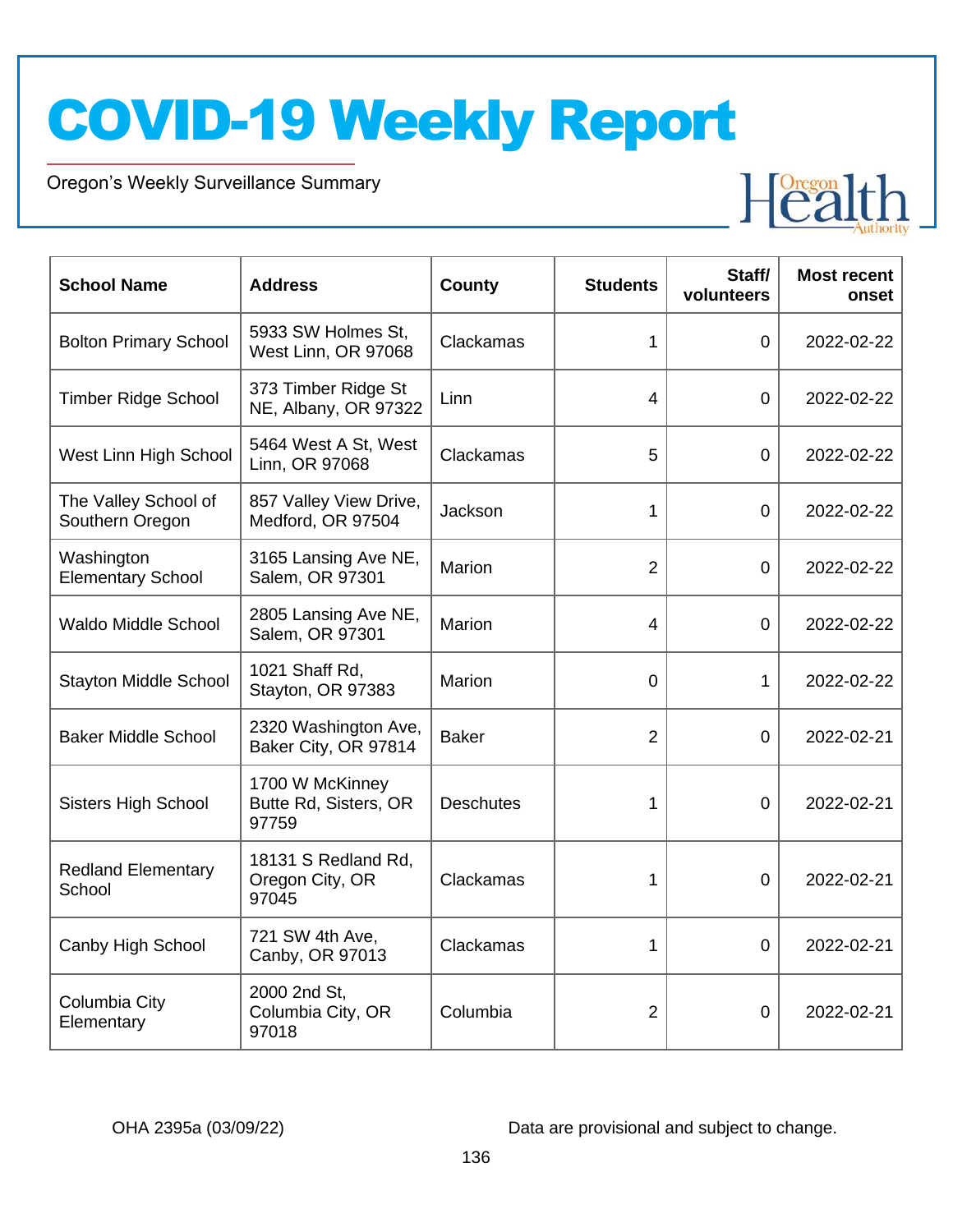Oregon's Weekly Surveillance Summary

Novel Coronavirus (COVID-19)



| <b>School Name</b>                             | <b>Address</b>                                       | County        | <b>Students</b> | Staff/<br>volunteers | <b>Most recent</b><br>onset |
|------------------------------------------------|------------------------------------------------------|---------------|-----------------|----------------------|-----------------------------|
| Sunnyslope<br><b>Elementary School</b>         | 2230 SW Cannon Rd,<br>Roseburg, OR 97471             | Douglas       | 1               | 0                    | 2022-02-21                  |
| <b>Phoenix Elementary</b><br>School            | 215 N Rose St,<br>Phoenix, OR 97535                  | Jackson       | $\overline{2}$  | 1                    | 2022-02-21                  |
| <b>Bellview Elementary</b><br>School           | 1070 Tolman Creek<br>Rd, Ashland, OR<br>97520        | Jackson       | 1               | $\overline{2}$       | 2022-02-21                  |
| <b>Walker Elementary</b><br>School             | 364 Walker Ave,<br>Ashland, OR 97520                 | Jackson       | 1               | $\overline{0}$       | 2022-02-21                  |
| <b>Corvallis High School</b>                   | 1400 NW Buchanan<br>Ave, Corvallis, OR<br>97330      | <b>Benton</b> | 3               | $\overline{0}$       | 2022-02-21                  |
| <b>Ruch Outdoor</b><br><b>Community School</b> | 156 Upper Applegate<br>Rd, Jacksonville, OR<br>97530 | Jackson       | 3               | 0                    | 2022-02-21                  |
| Warm Springs K-8<br>Academy                    | 50 Chukar Road,<br>Warm Springs, OR<br>97761         | Jefferson     | 7               | 0                    | 2022-02-21                  |
| <b>Manzanita Elementary</b>                    | 310 San Francisco St,<br>Grants Pass, OR<br>97526    | Josephine     | 4               | 1                    | 2022-02-21                  |
| Hidden Valley High<br>School                   | 651 Murphy Creek Rd,<br>Grants Pass, OR<br>97527     | Josephine     | 3               | 0                    | 2022-02-21                  |
| <b>Roosevelt Elementary</b><br>School          | 1125 N Eldorado Ave,<br>Klamath Falls, OR<br>97601   | Klamath       | 1               | $\mathbf 0$          | 2022-02-21                  |
| Lost River Jr./Sr. High<br>School              | 23330 Hwy 50, Merrill,<br>OR 97633                   | Klamath       | $\overline{2}$  | 0                    | 2022-02-21                  |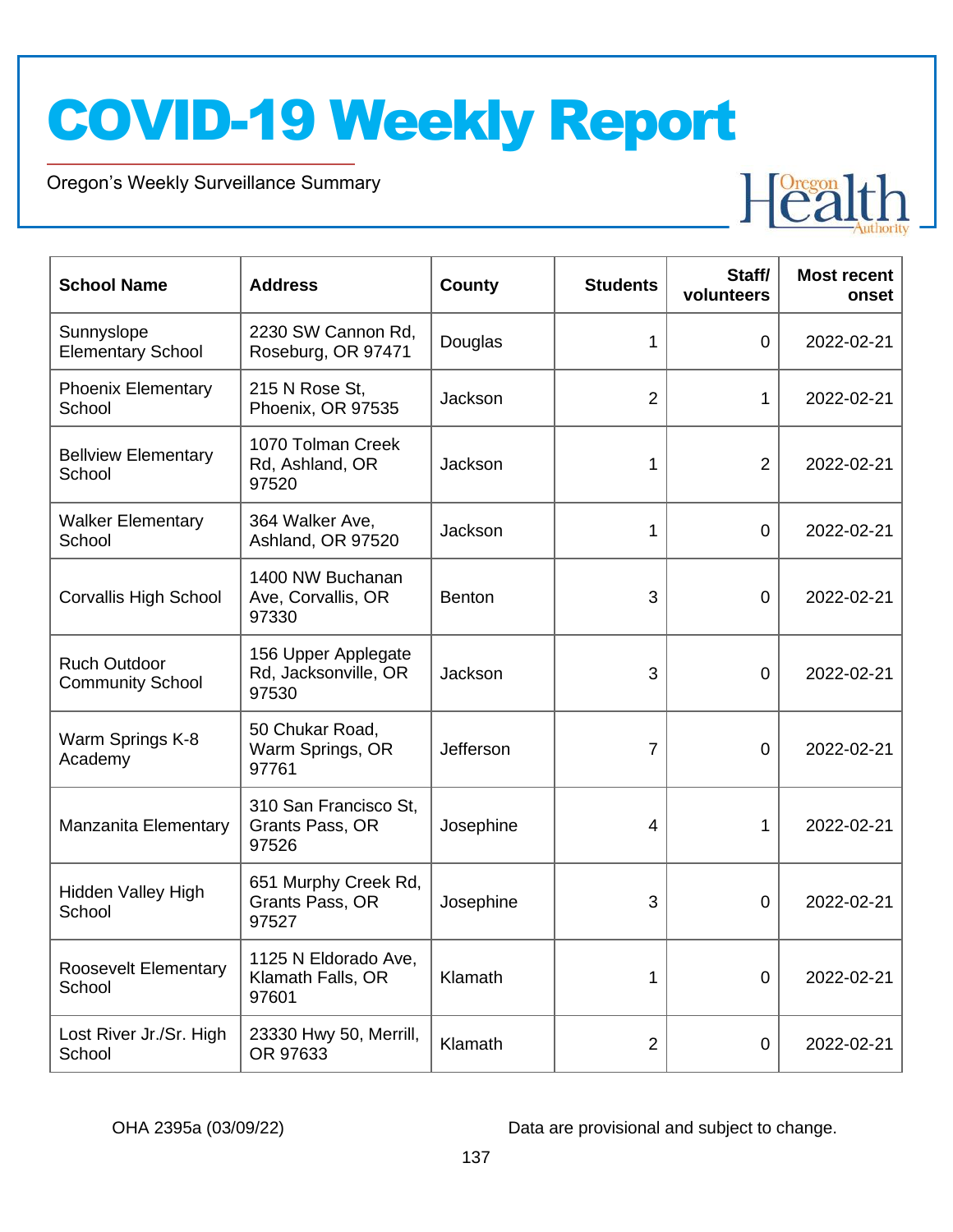Oregon's Weekly Surveillance Summary

Novel Coronavirus (COVID-19)



| <b>School Name</b>                               | <b>Address</b>                                  | County     | <b>Students</b> | Staff/<br>volunteers | <b>Most recent</b><br>onset |
|--------------------------------------------------|-------------------------------------------------|------------|-----------------|----------------------|-----------------------------|
| Willow Wind K-8                                  | 1497 E Main St,<br>Ashland, OR 97520            | Jackson    | 3               | 1                    | 2022-02-21                  |
| <b>Coburg Community</b><br><b>Charter School</b> | 91274 N Coburg Rd,<br>Coburg, OR 97408          | Lane       | 0               | 1                    | 2022-02-21                  |
| Judson Middle School                             | 4512 Jones Rd S,<br>Salem, OR 97302             | Marion     | 4               | $\overline{0}$       | 2022-02-21                  |
| <b>Tillamook High School</b>                     | 2605 12th St.<br>Tillamook, OR 97141            | Tillamook  | 5               | $\overline{0}$       | 2022-02-20                  |
| <b>Sunset Elementary</b><br>School               | 300 E Catherine Ave,<br>Hermiston, OR 97838     | Umatilla   | $\overline{2}$  | $\overline{0}$       | 2022-02-20                  |
| Cooper Mountain<br><b>Elementary School</b>      | 7670 SW 170th Ave,<br>Beaverton, OR 97007       | Washington | $\overline{0}$  | $\mathbf{1}$         | 2022-02-20                  |
| <b>Grant Watts</b><br><b>Elementary School</b>   | 52000 SE Third PI,<br>Scappoose, OR 97056       | Columbia   | 4               | $\overline{0}$       | 2022-02-20                  |
| <b>Hucrest Elementary</b><br>School              | 1810 NW Kline St,<br>Roseburg, OR 97471         | Douglas    | 1               | $\overline{0}$       | 2022-02-20                  |
| <b>Orchard Hill</b><br>Elementary                | 1011 La Loma Dr,<br>Medford, OR 97504           | Jackson    | 1               | $\mathbf{1}$         | 2022-02-20                  |
| Neah-Kah-Nie Middle<br>School                    | 25111 Hwy 101 N,<br>Rockaway Beach, OR<br>97136 | Tillamook  | 1               | 0                    | 2022-02-20                  |
| North Valley High<br>School                      | 6741 Monument Dr,<br>Grants Pass, OR<br>97526   | Josephine  | 1               | 1                    | 2022-02-20                  |
| <b>Ferguson Elementary</b><br>School             | 2901 Homedale Rd,<br>Klamath Falls, OR<br>97603 | Klamath    | $\overline{2}$  | $\overline{0}$       | 2022-02-20                  |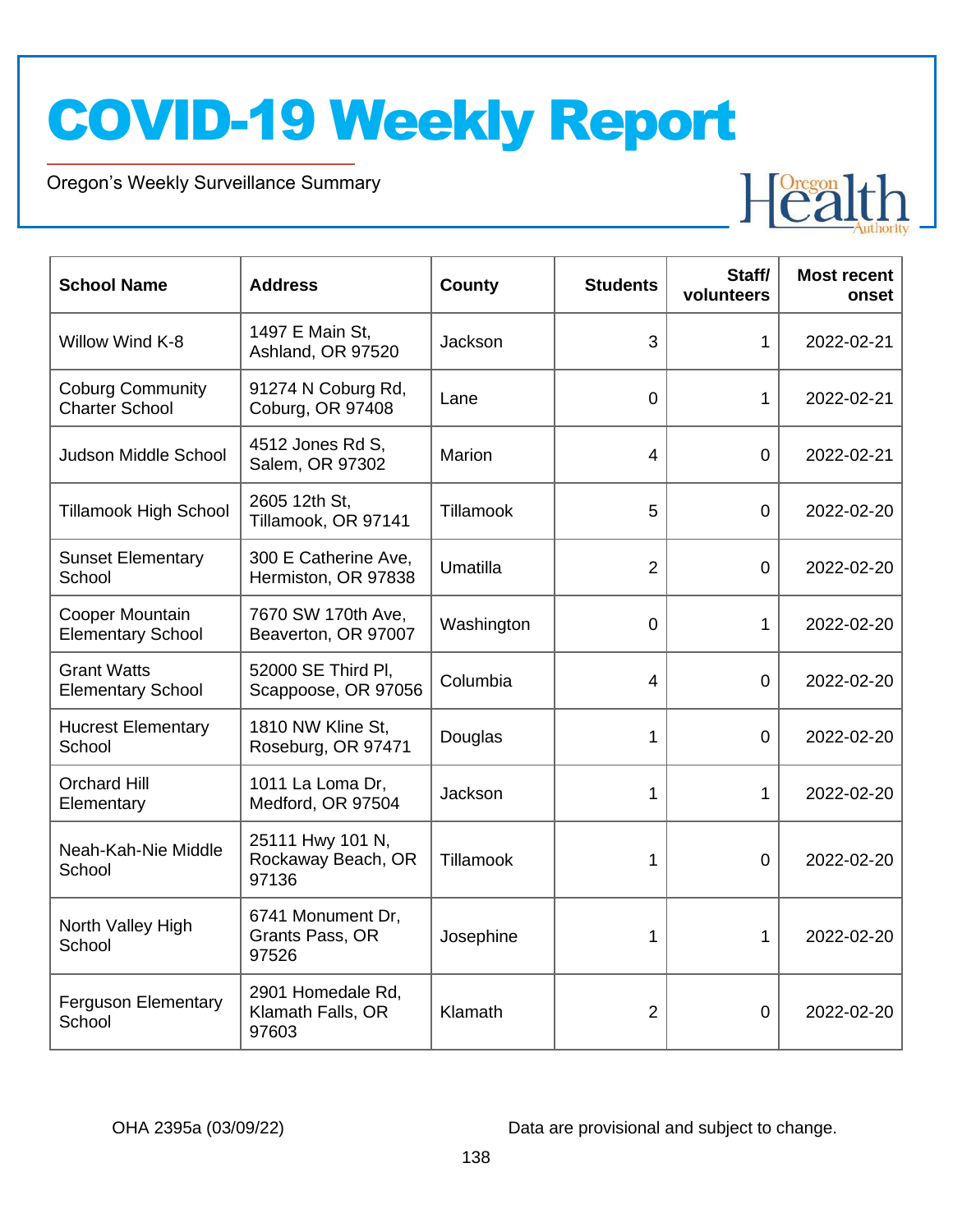Oregon's Weekly Surveillance Summary

Novel Coronavirus (COVID-19)



| <b>School Name</b>                    | <b>Address</b>                              | <b>County</b> | <b>Students</b> | Staff/<br>volunteers | <b>Most recent</b><br>onset |
|---------------------------------------|---------------------------------------------|---------------|-----------------|----------------------|-----------------------------|
| Vale Middle School                    | 505 Viking Dr, Vale,<br>OR 97918            | Malheur       | $\overline{0}$  | $\mathbf{1}$         | 2022-02-19                  |
| Rainier Jr/Sr High<br>School          | 28170 Old Rainier Rd,<br>Rainier, OR 97048  | Columbia      | $\overline{7}$  | $\overline{0}$       | 2022-02-19                  |
| <b>Adams Elementary</b>               | 1615 SW 35th St.<br>Corvallis, OR 97333     | <b>Benton</b> | 3               | $\overline{0}$       | 2022-02-19                  |
| <b>Griffin Creek</b><br>Elementary    | 2430 Griffin Creek Rd,<br>Medford, OR 97501 | Jackson       | 5               | $\overline{0}$       | 2022-02-19                  |
| <b>Jackson Elementary</b><br>School   | 713 Summit Ave,<br>Medford, OR 97501        | Jackson       | $\overline{0}$  | $\mathbf{1}$         | 2022-02-19                  |
| <b>Periwinkle Elementary</b>          | 2196 21st Ave SE,<br>Albany, OR 97322       | Linn          | 1               | $\Omega$             | 2022-02-19                  |
| South Albany High<br>School           | 3705 SE Columbus St.<br>Albany, OR 97322    | Linn          | 8               | $\overline{0}$       | 2022-02-19                  |
| <b>McNary High School</b>             | 595 Chemawa Rd N,<br>Keizer, OR 97303       | Marion        | 8               | 1                    | 2022-02-19                  |
| <b>Baker High School</b>              | 2500 E St, Baker City,<br>OR 97814          | <b>Baker</b>  | $\overline{2}$  | $\overline{0}$       | 2022-02-19                  |
| Silverton High School                 | 1456 Pine St,<br>Silverton, OR 97381        | Marion        | $\overline{2}$  | 1                    | 2022-02-19                  |
| <b>Philomath Elementary</b><br>School | 239 S 16th St.<br>Philomath, OR 97370       | <b>Benton</b> | $\overline{4}$  | $\overline{0}$       | 2022-02-18                  |
| <b>Philomath Middle</b><br>School     | 2021 Chapel Dr,<br>Philomath, OR 97370      | <b>Benton</b> | 3               | $\overline{0}$       | 2022-02-18                  |
| Philomath High School                 | 2054 Applegate St,<br>Philomath, OR 97370   | <b>Benton</b> | 1               | 0                    | 2022-02-18                  |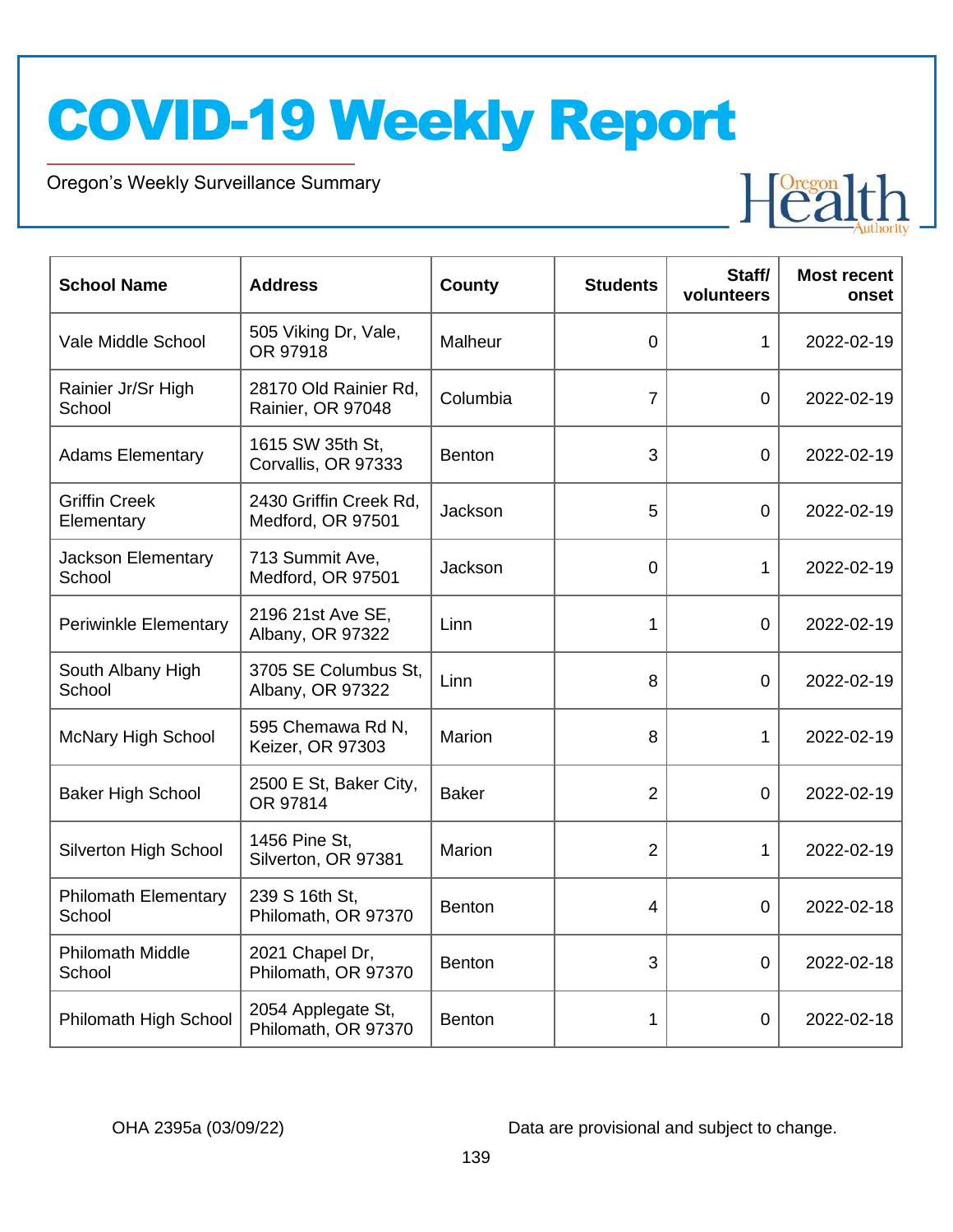Oregon's Weekly Surveillance Summary

Novel Coronavirus (COVID-19)



| <b>School Name</b>                                   | <b>Address</b>                                | County           | <b>Students</b> | Staff/<br>volunteers | <b>Most recent</b><br>onset |
|------------------------------------------------------|-----------------------------------------------|------------------|-----------------|----------------------|-----------------------------|
| <b>Sisters Elementary</b><br>School                  | 611 E Cascade,<br>Sisters, OR 97759           | <b>Deschutes</b> | 1               | $\overline{0}$       | 2022-02-18                  |
| Ridgeline Montessori<br><b>Public Charter School</b> | 4500 W Amazon Dr,<br>Eugene, OR 97405         | Lane             | 1               | $\overline{0}$       | 2022-02-18                  |
| Applegate School                                     | 14188 Hwy 238,<br>Applegate, OR 97530         | Jackson          | $\overline{2}$  | $\overline{0}$       | 2022-02-18                  |
| <b>Crescent Valley High</b><br>School                | 4444 NW Highland Dr,<br>Corvallis, OR 97330   | <b>Benton</b>    | $\overline{2}$  | $\overline{0}$       | 2022-02-18                  |
| South Middle School                                  | 350 W Harbeck Rd,<br>Grants Pass, OR<br>97527 | Josephine        | $\overline{2}$  | 0                    | 2022-02-18                  |
| <b>Straub Middle School</b>                          | 1920 Wilmington Ave<br>NW, Salem, OR<br>97304 | Polk             | $\overline{2}$  | $\overline{0}$       | 2022-02-18                  |
| West Albany High<br>School                           | 2100 Elm St SW,<br>Albany, OR 97321           | Linn             | 10              | $\overline{0}$       | 2022-02-18                  |
| McKay High School                                    | 2440 Lancaster Dr<br>NE, Salem, OR 97305      | Marion           | 3               | $\mathbf 0$          | 2022-02-18                  |
| Sprague High School                                  | 2373 Kuebler Blvd,<br>Salem, OR 97302         | Marion           | 3               | $\mathbf 0$          | 2022-02-18                  |
| South Salem High<br>School                           | 1910 Church St SE,<br>Salem, OR 97302         | Marion           | 4               | $\mathbf{1}$         | 2022-02-18                  |
| Dry Hollow<br><b>Elementary School</b>               | 1314 E 19th St, The<br>Dalles, OR 97058       | Wasco            | $\overline{2}$  | 0                    | 2022-02-17                  |
| <b>Yamhill Carlton</b><br><b>Elementary School</b>   | 420 S Third St,<br>Carlton, OR 97111          | Yamhill          | 1               | $\overline{0}$       | 2022-02-17                  |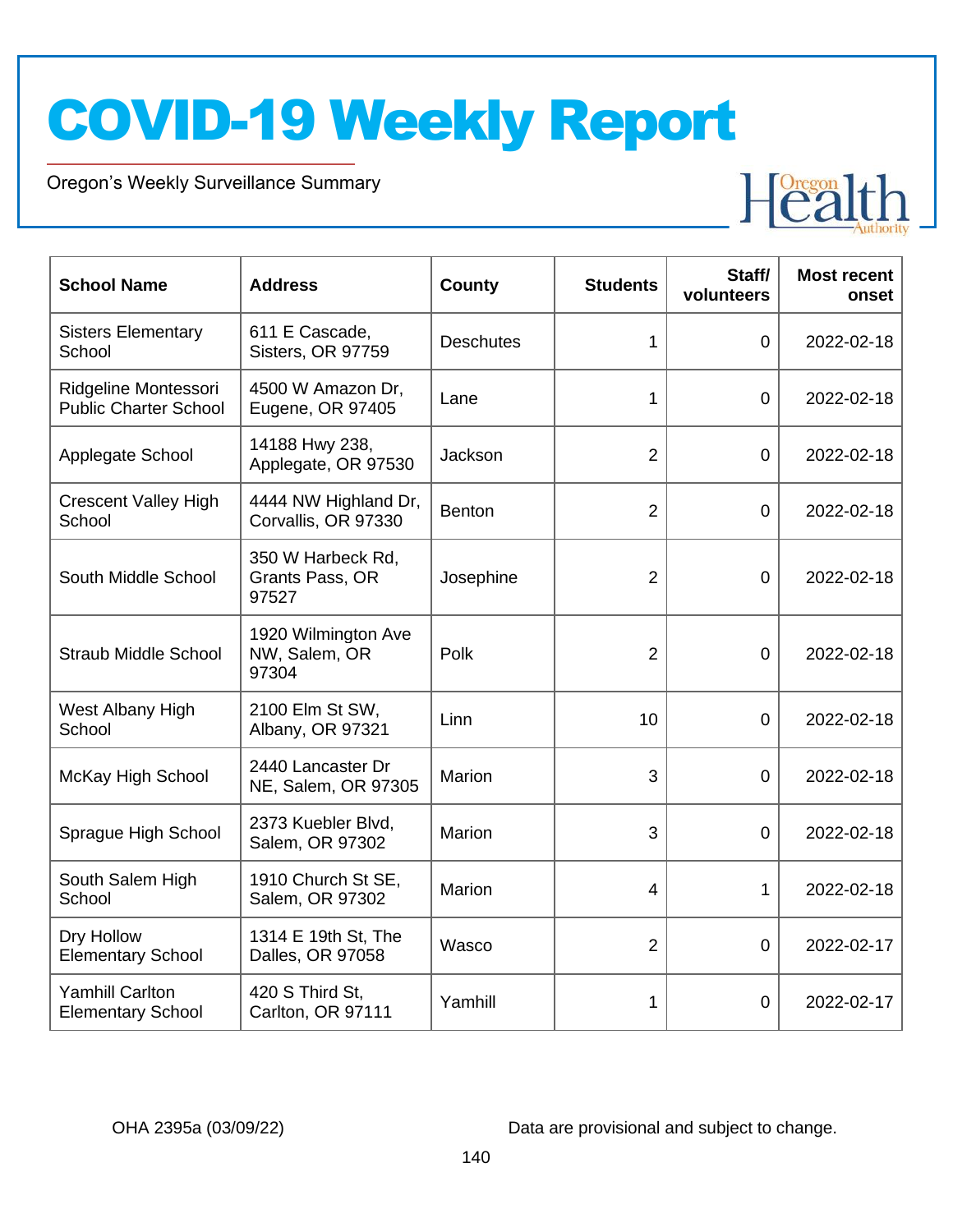Oregon's Weekly Surveillance Summary

Novel Coronavirus (COVID-19)



| <b>School Name</b>                        | <b>Address</b>                                        | County    | <b>Students</b> | Staff/<br>volunteers | <b>Most recent</b><br>onset |
|-------------------------------------------|-------------------------------------------------------|-----------|-----------------|----------------------|-----------------------------|
| McMinnville High<br>School                | 615 NE 15th St,<br>McMinnville, OR<br>97128           | Yamhill   | 12              | $\overline{0}$       | 2022-02-17                  |
| <b>Clackamas River</b><br>Elementary      | 301 NE 2nd Ave,<br>Estacada, OR 97023                 | Clackamas | 1               | $\overline{0}$       | 2022-02-17                  |
| Chehalem Valley<br>Middle School          | 403 W Foothills Dr,<br>Newberg, OR 97132              | Yamhill   | 1               | $\overline{0}$       | 2022-02-17                  |
| Parkside Elementary                       | 735 SW Wagner<br>Meadows Dr, Grants<br>Pass, OR 97526 | Josephine | $\overline{2}$  | $\mathbf 0$          | 2022-02-17                  |
| Otto Petersen<br><b>Elementary School</b> | 52050 SE 3rd St,<br>Scappoose, OR 97056               | Columbia  | 5               | $\overline{0}$       | 2022-02-17                  |
| Grandhaven<br><b>Elementary School</b>    | 3200 NE McDonald<br>Ln, McMinnville, OR<br>97128      | Yamhill   | 3               | $\overline{0}$       | 2022-02-17                  |
| <b>Helman Elementary</b>                  | 705 Helman St,<br>Ashland, OR 97520                   | Jackson   | 3               | $\mathbf{1}$         | 2022-02-17                  |
| <b>Albany Options School</b>              | 701 19th Avenue SE,<br>Albany, OR 97322               | Linn      | $\overline{4}$  | $\overline{0}$       | 2022-02-17                  |
| <b>Harritt Elementary</b>                 | 2112 Linwood St NW,<br>Salem, OR 97304                | Polk      | 1               | 0                    | 2022-02-17                  |
| North Middle School                       | 1725 NW Highland<br>Ave, Grants Pass, OR<br>97526     | Josephine | $\overline{2}$  | $\overline{0}$       | 2022-02-17                  |
| <b>Walker Middle School</b>               | 1075 8th St NW,<br>Salem, OR 97304                    | Polk      | 1               | $\mathbf 0$          | 2022-02-17                  |
| <b>Crossler Middle</b><br>School          | 1155 Davis Rd S,<br>Salem, OR 97306                   | Marion    | 3               | $\mathbf 0$          | 2022-02-16                  |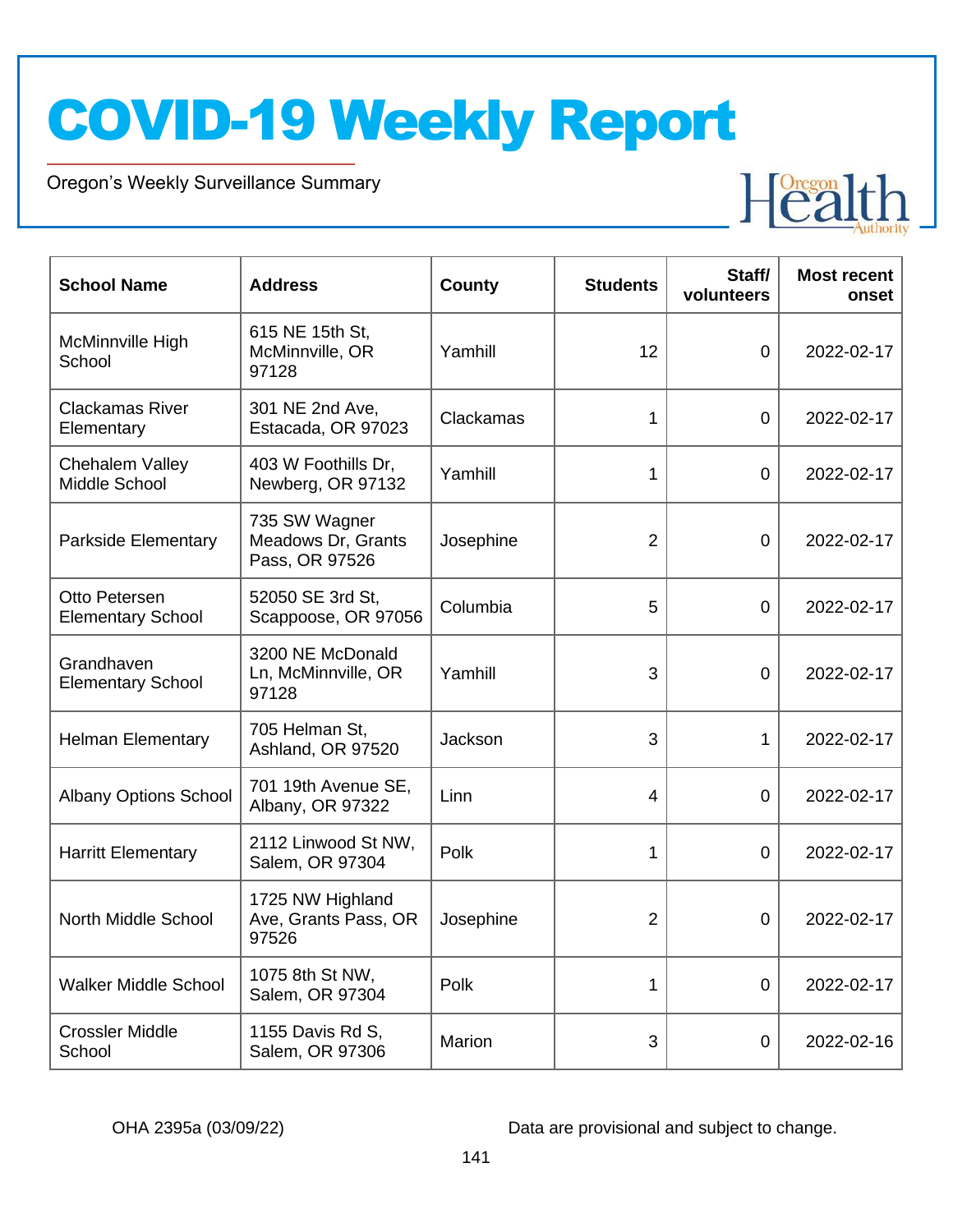Oregon's Weekly Surveillance Summary

Novel Coronavirus (COVID-19)



| <b>School Name</b>                               | <b>Address</b>                                     | <b>County</b> | <b>Students</b> | Staff/<br>volunteers | <b>Most recent</b><br>onset |
|--------------------------------------------------|----------------------------------------------------|---------------|-----------------|----------------------|-----------------------------|
| <b>East Sutherlin Primary</b><br>School          | 323 E Third Ave,<br>Sutherlin, OR 97479            | Douglas       | 1               | 0                    | 2022-02-16                  |
| Dufur School                                     | 802 NE 5th St, Dufur,<br>OR 97021                  | Wasco         | 1               | 0                    | 2022-02-16                  |
| <b>Lincoln Elementary</b><br>School              | 110 SE Alexander<br>Ave, Corvallis, OR<br>97333    | <b>Benton</b> | $\overline{2}$  | $\overline{0}$       | 2022-02-16                  |
| Phoenix High School                              | 745 N Rose St,<br>Phoenix, OR 97535                | Jackson       | 1               | 0                    | 2022-02-16                  |
| <b>Linus Pauling Middle</b><br>School            | 1111 NW Cleveland<br>Ave, Corvallis, OR<br>97330   | <b>Benton</b> | 1               | $\overline{0}$       | 2022-02-16                  |
| <b>Ashland Middle</b><br>School                  | 100 Walker Ave,<br>Ashland, OR 97520               | Jackson       | $\overline{7}$  | $\overline{0}$       | 2022-02-16                  |
| <b>Patrick Elementary</b><br>School              | 1500 2nd Ave, Gold<br>Hill, OR 97525               | Jackson       | 1               | 1                    | 2022-02-16                  |
| <b>Scenic Middle School</b>                      | 1955 Scenic Ave,<br>Central Point, OR<br>97502     | Jackson       | 6               | 1                    | 2022-02-16                  |
| Lone Pine Elementary<br>School                   | 3158 Lone Pine Rd,<br>Medford, OR 97504            | Jackson       | 4               | 1                    | 2022-02-16                  |
| Verne A Duncan<br><b>Elementary School</b>       | 14898 SE Parklane<br>Dr, Happy Valley, OR<br>97015 | Clackamas     | 1               | 0                    | 2022-02-16                  |
| <b>Sacred Heart Catholic</b><br>School - Medford | 431 S Ivy St, Medford,<br>OR 97501                 | Jackson       | $\overline{2}$  | 0                    | 2022-02-16                  |
| North Albany<br><b>Elementary School</b>         | 815 Thornton Lake Dr<br>NW, Albany, OR<br>97321    | <b>Benton</b> | 3               | 0                    | 2022-02-16                  |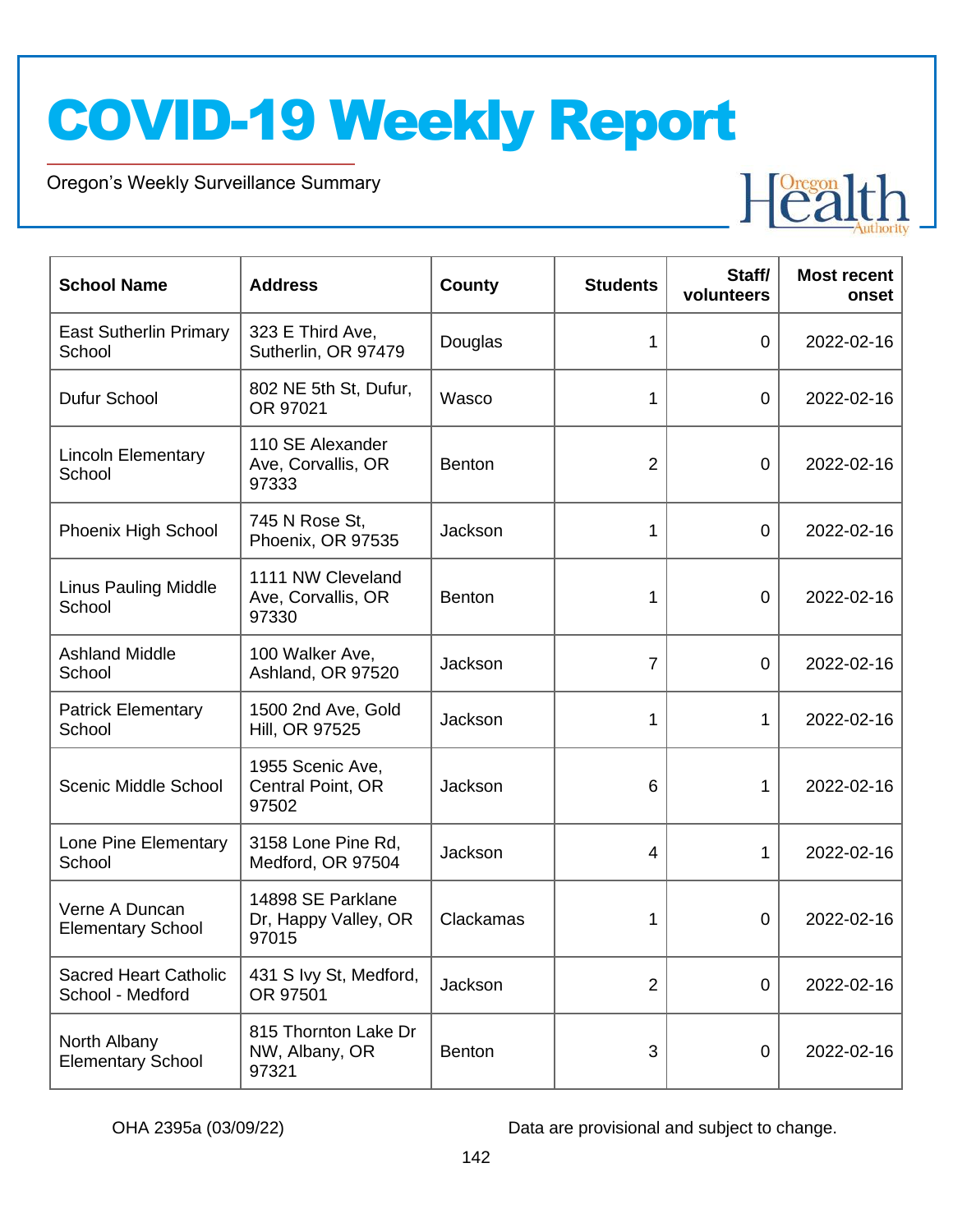Oregon's Weekly Surveillance Summary

Novel Coronavirus (COVID-19)



| <b>School Name</b>                              | <b>Address</b>                                    | <b>County</b>    | <b>Students</b> | Staff/<br>volunteers | <b>Most recent</b><br>onset |
|-------------------------------------------------|---------------------------------------------------|------------------|-----------------|----------------------|-----------------------------|
| <b>Sweet Home Junior</b><br><b>High School</b>  | 880 22nd Ave, Sweet<br>Home, OR 97386             | Linn             | 1               | $\overline{0}$       | 2022-02-16                  |
| <b>Brush College</b><br>Elementary              | 2623 Doaks Ferry Rd<br>NW, Salem, OR<br>97304     | Polk             | $\overline{2}$  | $\mathbf 0$          | 2022-02-16                  |
| Candalaria<br><b>Elementary School</b>          | 935 Hansen Ave S,<br>Salem, OR 97302              | Marion           | $\overline{2}$  | $\mathbf 0$          | 2022-02-16                  |
| <b>Monmouth Elementary</b><br>School            | 958 E Church St,<br>Monmouth, OR 97361            | Polk             | 1               | 1                    | 2022-02-16                  |
| <b>Sisters Middle School</b>                    | 15200 McKenzie Hwy,<br>Sisters, OR 97759          | <b>Deschutes</b> | 1               | $\mathbf 0$          | 2022-02-15                  |
| <b>Sunset School</b>                            | 245 S Cammann St,<br>Coos Bay, OR 97420           | Coos             | 1               | 0                    | 2022-02-15                  |
| John Tuck Elementary<br>School                  | 209 NW 10th St,<br>Redmond, OR 97756              | <b>Deschutes</b> | 1               | $\mathbf 0$          | 2022-02-15                  |
| <b>West Sutherlin</b><br>Intermediate           | 531 N Comstock Ave,<br>Sutherlin, OR 97479        | Douglas          | $\overline{2}$  | $\mathbf 0$          | 2022-02-15                  |
| Ash Creek Elementary                            | 1360 N 16th St,<br>Monmouth, OR 97361             | Polk             | $\overline{0}$  | 1                    | 2022-02-15                  |
| <b>Forest Ridge</b><br><b>Elementary School</b> | 7905 June Reid Pl,<br>Keizer, OR 97303            | Marion           | $\overline{0}$  | 1                    | 2022-02-15                  |
| Eagle Point High<br>School                      | 203 N Platt Ave, Eagle<br>Point, OR 97524         | Jackson          | $\overline{2}$  | 0                    | 2022-02-15                  |
| <b>Highland Elementary</b><br>School            | 1845 NW Highland<br>Ave, Grants Pass, OR<br>97526 | Josephine        | 1               | $\mathbf 0$          | 2022-02-15                  |
| <b>Madrona Elementary</b><br>School             | 520 Detrick Dr, Grants<br>Pass, OR 97527          | Josephine        | 0               | 1                    | 2022-02-15                  |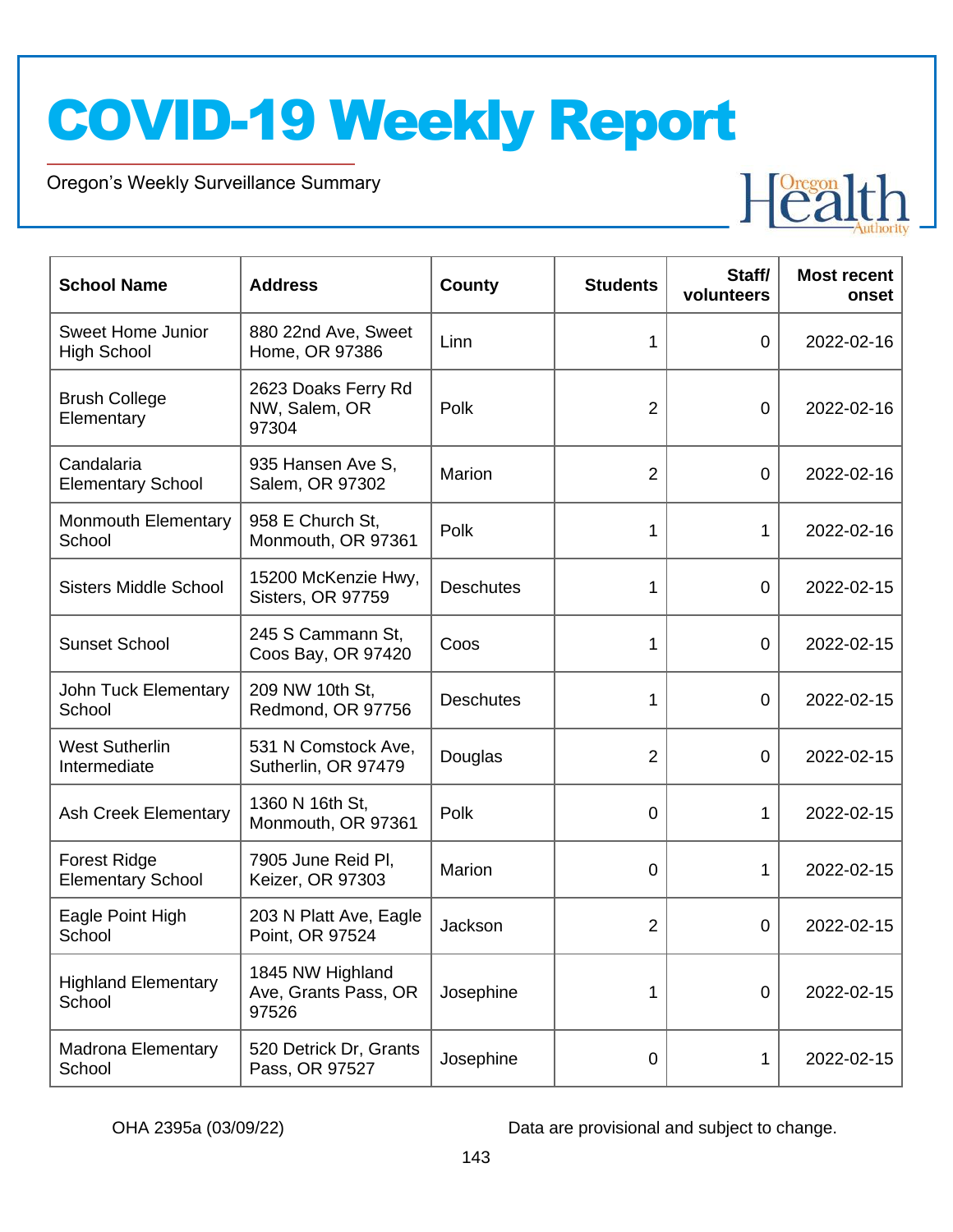Oregon's Weekly Surveillance Summary

Novel Coronavirus (COVID-19)



| <b>School Name</b>                               | <b>Address</b>                                    | County           | <b>Students</b> | Staff/<br>volunteers | <b>Most recent</b><br>onset |
|--------------------------------------------------|---------------------------------------------------|------------------|-----------------|----------------------|-----------------------------|
| Abiqua Academy                                   | 6974 Bates Road SE,<br>Salem, OR 97306            | Marion           | 1               | $\mathbf 0$          | 2022-02-15                  |
| <b>Ridgeview High</b><br>School                  | 4555 SW Elkhorn Ave,<br>Redmond, OR 97756         | <b>Deschutes</b> | $\overline{2}$  | $\overline{0}$       | 2022-02-15                  |
| Southern Oregon<br><b>Success Academy</b>        | 345 Merlin Rd, Merlin,<br>OR 97532                | Josephine        | 1               | $\overline{0}$       | 2022-02-15                  |
| <b>Meadow Ridge</b><br><b>Elementary School</b>  | 385 Timber Ridge St<br>NE, Albany, OR 97322       | Linn             | $\mathbf{1}$    | $\mathbf 0$          | 2022-02-15                  |
| Oak Heights<br>Elementary                        | 605 Elm St, Sweet<br>Home, OR 97386               | Linn             | 1               | 0                    | 2022-02-15                  |
| <b>Robert Frost</b><br><b>Elementary School</b>  | 201 Westfield St.<br>Silverton, OR 97381          | Marion           | $\overline{2}$  | $\mathbf 0$          | 2022-02-15                  |
| Jefferson High School                            | 2200 Talbot Road SE,<br>Jefferson, OR 97352       | Marion           | 1               | $\overline{0}$       | 2022-02-15                  |
| <b>Clear Lake</b><br><b>Elementary School</b>    | 7425 Meadowglen N,<br>Keizer, OR 97303            | Marion           | 1               | 0                    | 2022-02-15                  |
| <b>McKinley Elementary</b><br>School             | 466 McGilchrist St SE,<br>Salem, OR 97302         | Marion           | $\overline{0}$  | $\overline{2}$       | 2022-02-15                  |
| <b>Riverside Elementary</b><br>School            | 16303 SE River Rd,<br>Milwaukie, OR 97267         | Clackamas        | $\overline{2}$  | 0                    | 2022-02-15                  |
| <b>Powell Valley</b><br><b>Elementary School</b> | 4825 SE Powell Valley<br>Rd, Gresham, OR<br>97080 | Multnomah        | 1               | 0                    | 2022-02-15                  |
| <b>Parklane Elementary</b><br>School             | 15811 SE Main St,<br>Portland, OR 97233           | Multnomah        | $\Omega$        | $\mathbf{1}$         | 2022-02-15                  |
| Oakdale Heights<br><b>Elementary School</b>      | 1375 SW Maple St,<br>Dallas, OR 97338             | Polk             | 3               | $\mathbf 0$          | 2022-02-15                  |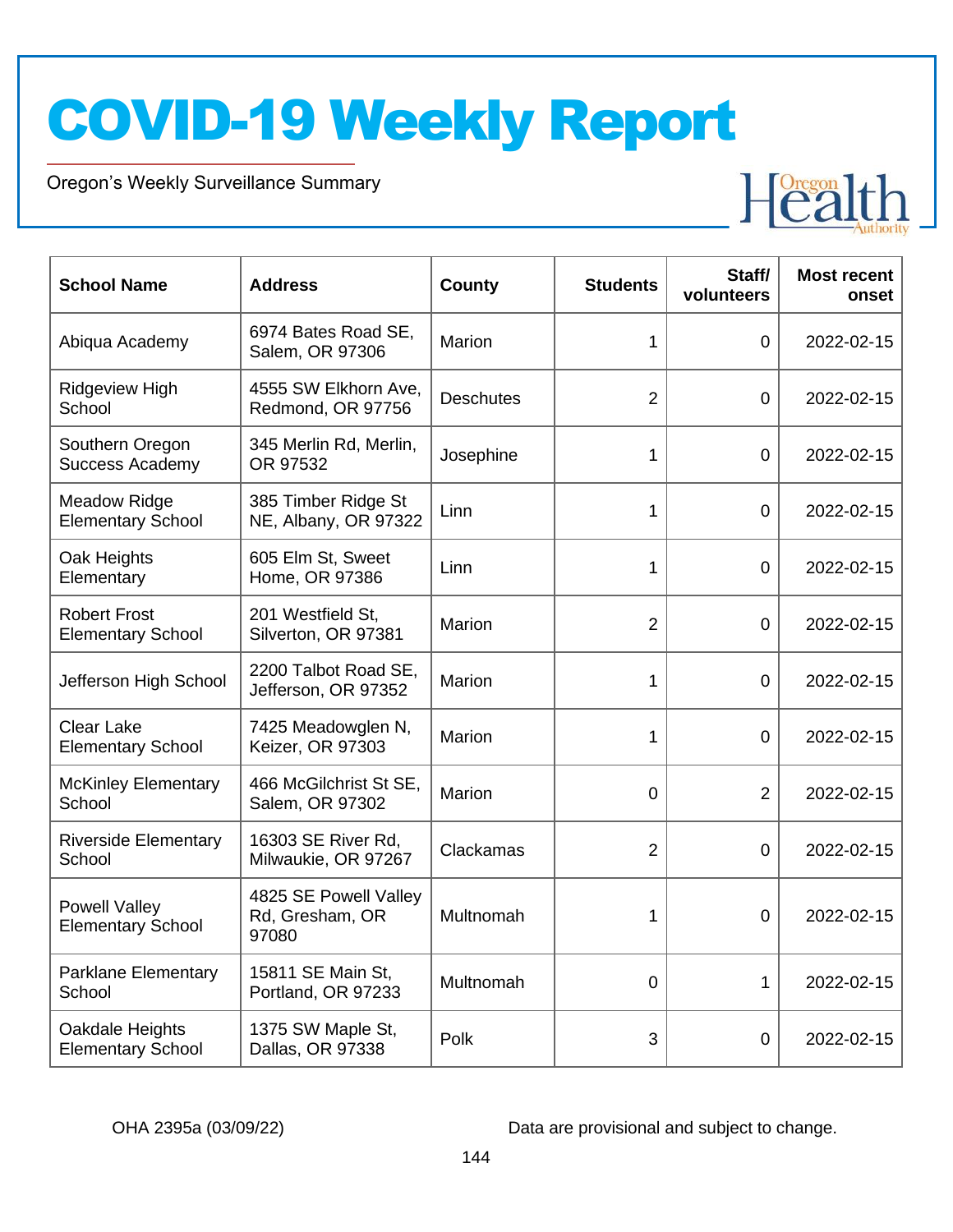Oregon's Weekly Surveillance Summary

Novel Coronavirus (COVID-19)



| <b>School Name</b>                             | <b>Address</b>                                     | County    | <b>Students</b> | Staff/<br>volunteers | <b>Most recent</b><br>onset |
|------------------------------------------------|----------------------------------------------------|-----------|-----------------|----------------------|-----------------------------|
| <b>Whitworth Elementary</b><br>School          | 1151 SE Miller Ave,<br>Dallas, OR 97338            | Polk      | 4               | $\overline{0}$       | 2022-02-15                  |
| LaCreole Middle<br>School                      | 701 SE LaCreole Dr,<br>Dallas, OR 97338            | Polk      | 4               | 1                    | 2022-02-15                  |
| Umpqua Valley<br><b>Christian School</b>       | 18585 Dixonville Rd,<br>Roseburg, OR 97470         | Douglas   | 1               | $\overline{0}$       | 2022-02-15                  |
| <b>East Elementary</b><br>School               | 3905 Alder Ln,<br>Tillamook, OR 97141              | Tillamook | $\overline{2}$  | $\overline{0}$       | 2022-02-14                  |
| <b>Armand Larive Middle</b><br>School          | 1497 SW 9th St,<br>Hermiston, OR 97838             | Umatilla  | 1               | $\overline{0}$       | 2022-02-14                  |
| The Dalles Middle<br>School                    | 1100 E 12th St, The<br>Dalles, OR 97058            | Wasco     | 3               | $\overline{0}$       | 2022-02-14                  |
| <b>Hudson Park</b><br><b>Elementary School</b> | 28176 Old Rainier Rd,<br>Rainier, OR 97048         | Columbia  | $\overline{7}$  | $\mathbf 0$          | 2022-02-14                  |
| <b>Alder Creek Middle</b><br>School            | 13801 SE Webster<br>Rd, Milwaukie, OR<br>97267     | Clackamas | $\overline{2}$  | $\overline{0}$       | 2022-02-14                  |
| Jefferson Elementary<br>School                 | 333 Holmes Ave,<br>Medford, OR 97501               | Jackson   | $\overline{2}$  | $\overline{0}$       | 2022-02-14                  |
| <b>Kennedy Elementary</b><br>School            | 2860 N Keene Way<br>Dr, Medford, OR<br>97504       | Jackson   | $\overline{2}$  | 1                    | 2022-02-14                  |
| Early College High<br>School                   | 4071 Winema PI NE,<br>Salem, OR 97305              | Marion    | 0               | 1                    | 2022-02-14                  |
| Joseph Conger<br><b>Elementary School</b>      | 1700 California Ave,<br>Klamath Falls, OR<br>97601 | Klamath   | 1               | $\overline{0}$       | 2022-02-14                  |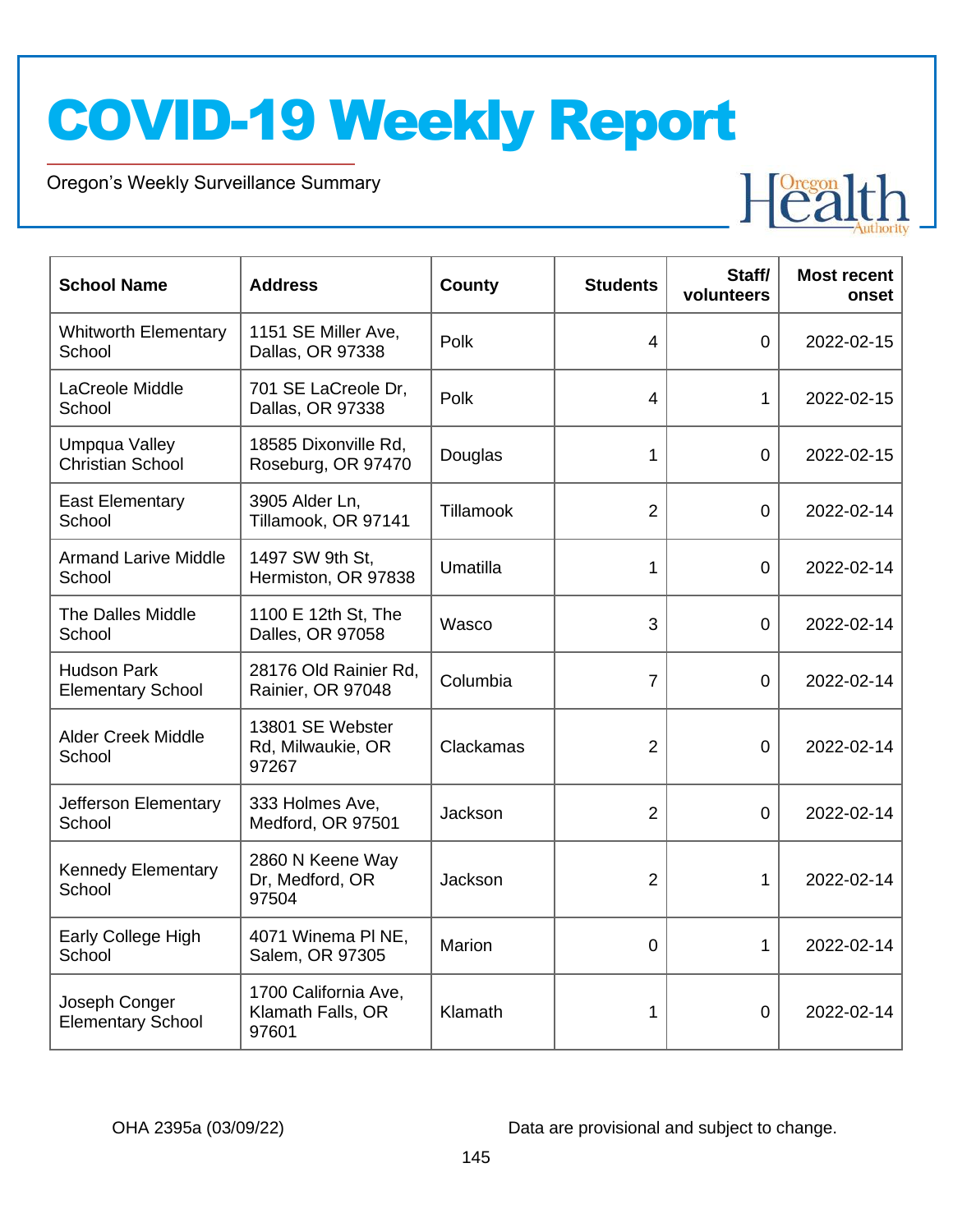Oregon's Weekly Surveillance Summary

Novel Coronavirus (COVID-19)



| <b>School Name</b>                          | <b>Address</b>                                          | County           | <b>Students</b> | Staff/<br>volunteers | <b>Most recent</b><br>onset |
|---------------------------------------------|---------------------------------------------------------|------------------|-----------------|----------------------|-----------------------------|
| <b>Henley High School</b>                   | 8245 Hwy 39, Klamath<br>Falls, OR 97603                 | Klamath          | 1               | 0                    | 2022-02-14                  |
| Lowrie Primary                              | 28995 SW Brown Rd,<br>Wilsonville, OR 97070             | Clackamas        | 1               | 0                    | 2022-02-14                  |
| Desert Sky Montessori                       | 150 NE Bend River<br>Mall Dr Ste 260, Bend,<br>OR 97703 | <b>Deschutes</b> | 1               | $\overline{0}$       | 2022-02-14                  |
| <b>Thurston Middle</b><br>School            | 6300 Thurston Rd,<br>Springfield, OR 97478              | Lane             | 1               | $\overline{0}$       | 2022-02-14                  |
| Sam Case Elementary                         | 459 NE 12th St.<br>Newport, OR 97365                    | Lincoln          | 1               | $\overline{0}$       | 2022-02-14                  |
| Calapooia Middle<br>School                  | 830 SE 24th Ave,<br>Albany, OR 97322                    | Linn             | $\overline{2}$  | $\overline{0}$       | 2022-02-14                  |
| South Shore<br>Elementary                   | 910 Bain St SE,<br>Albany, OR 97322                     | Linn             | 1               | $\overline{0}$       | 2022-02-14                  |
| Santiam Junior/Senior<br><b>High School</b> | 300 SW Cedar St, Mill<br>City, OR 97360                 | Linn             | 1               | $\overline{0}$       | 2022-02-14                  |
| Leslie Middle School                        | 3850 Pringle Rd SE,<br>Salem, OR 97302                  | Marion           | $\overline{2}$  | 0                    | 2022-02-14                  |
| Sauvie Island School                        | 14445 NW Charlton<br>Rd, Portland, OR<br>97231          | Multnomah        | 4               | 0                    | 2022-02-14                  |
| <b>Portland Arthur</b><br>Academy           | 7507 SE Yamhill St,<br>Portland, OR 97215               | Multnomah        | 5               | 1                    | 2022-02-14                  |
| South Prairie<br><b>Elementary School</b>   | 6855 S Prairie Rd,<br>Tillamook, OR 97141               | Tillamook        | 3               | $\overline{0}$       | 2022-02-13                  |
| Candy Lane<br><b>Elementary School</b>      | 5901 SE Hull Ave,<br>Milwaukie, OR 97267                | Clackamas        | 1               | $\mathbf 0$          | 2022-02-13                  |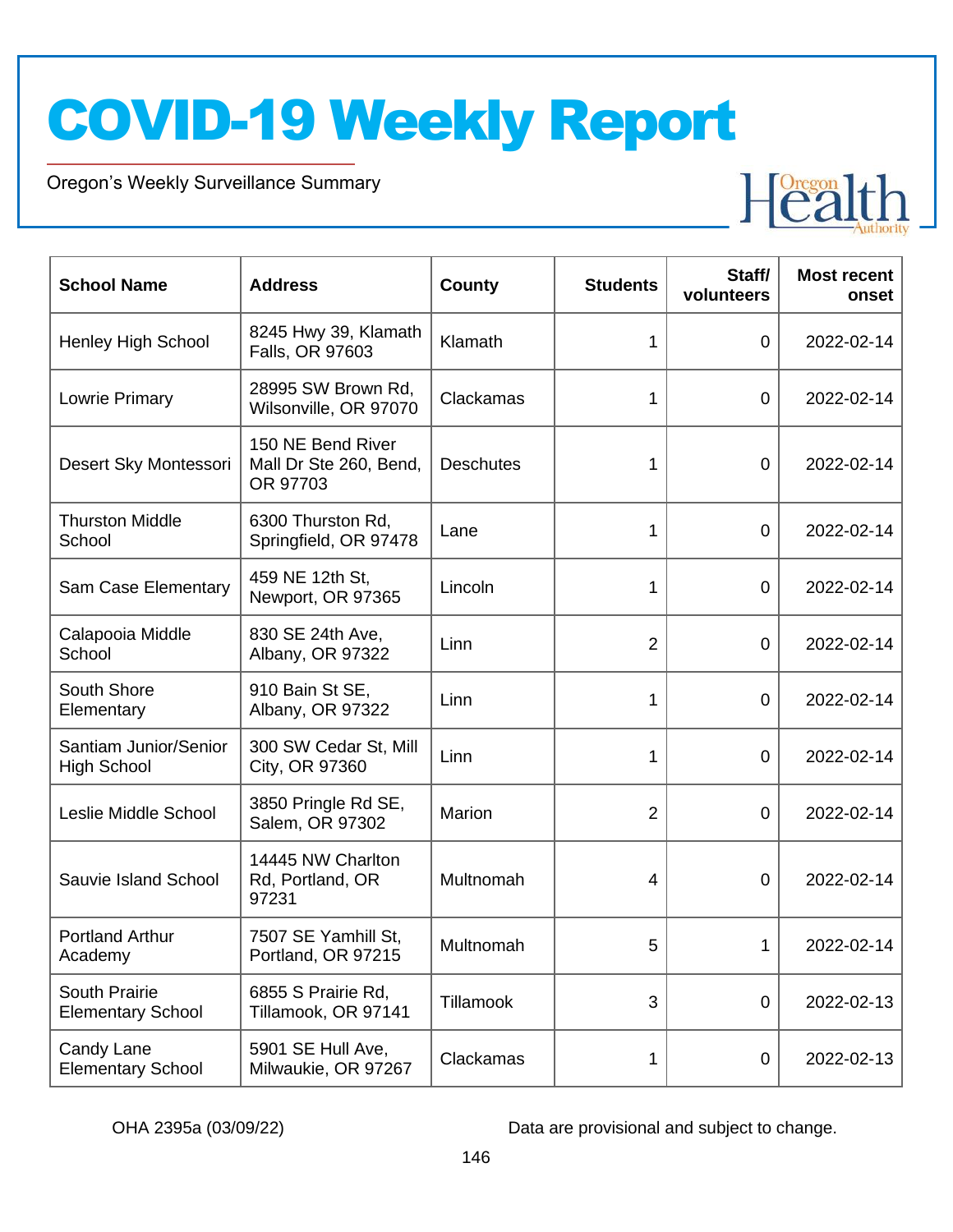Oregon's Weekly Surveillance Summary

Novel Coronavirus (COVID-19)



| <b>School Name</b>                                          | <b>Address</b>                                   | <b>County</b>     | <b>Students</b> | Staff/<br>volunteers | <b>Most recent</b><br>onset |
|-------------------------------------------------------------|--------------------------------------------------|-------------------|-----------------|----------------------|-----------------------------|
| <b>Lincoln Elementary</b>                                   | 1041 N Boones Ferry<br>Rd, Woodburn, OR<br>97071 | Marion            | 1               | $\overline{0}$       | 2022-02-13                  |
| Mid Valley Elementary<br>School                             | 3686 Davis Dr, Hood<br><b>River, OR 97031</b>    | <b>Hood River</b> | 1               | 0                    | 2022-02-13                  |
| Wy'east Middle School                                       | 3000 Wy'east Rd,<br>Hood River, OR 97031         | <b>Hood River</b> | 1               | $\mathbf 1$          | 2022-02-13                  |
| <b>River Road/El Camino</b><br>del Río Elementary<br>School | 120 W Hilliard Ln,<br>Eugene, OR 97404           | Lane              | 1               | $\overline{0}$       | 2022-02-13                  |
| <b>Ontario Middle School</b>                                | 573 SW 2nd Ave,<br>Ontario, OR 97914             | Malheur           | 1               | $\overline{0}$       | 2022-02-13                  |
| Yoshikai Elementary<br>School                               | 4900 Jade St NE,<br>Salem, OR 97305              | Marion            | $\overline{2}$  | $\mathbf 1$          | 2022-02-13                  |
| <b>Bush Elementary</b>                                      | 410 14th St SE,<br>Salem, OR 97301               | Marion            | $\overline{0}$  | 1                    | 2022-02-13                  |
| De La Salle North<br><b>Catholic High School</b>            | 7528 N Fenwick Ave,<br>Portland, OR 97217        | Multnomah         | 7               | $\overline{0}$       | 2022-02-13                  |
| <b>Talmadge Middle</b><br>School                            | 51 16th Street,<br>Independence, OR<br>97351     | Polk              | 1               | $\overline{0}$       | 2022-02-12                  |
| <b>Liberty Elementary</b><br>School                         | 1700 9th St,<br>Tillamook, OR 97141              | Tillamook         | 1               | $\overline{0}$       | 2022-02-12                  |
| Garibaldi Grade<br>School                                   | 604 Cypress St,<br>Garibaldi, OR 97118           | Tillamook         | 3               | $\Omega$             | 2022-02-12                  |
| <b>Island City Elementary</b><br>School                     | 10201 W 4th St, Island<br>City, OR 97850         | Union             | $\overline{2}$  | 0                    | 2022-02-12                  |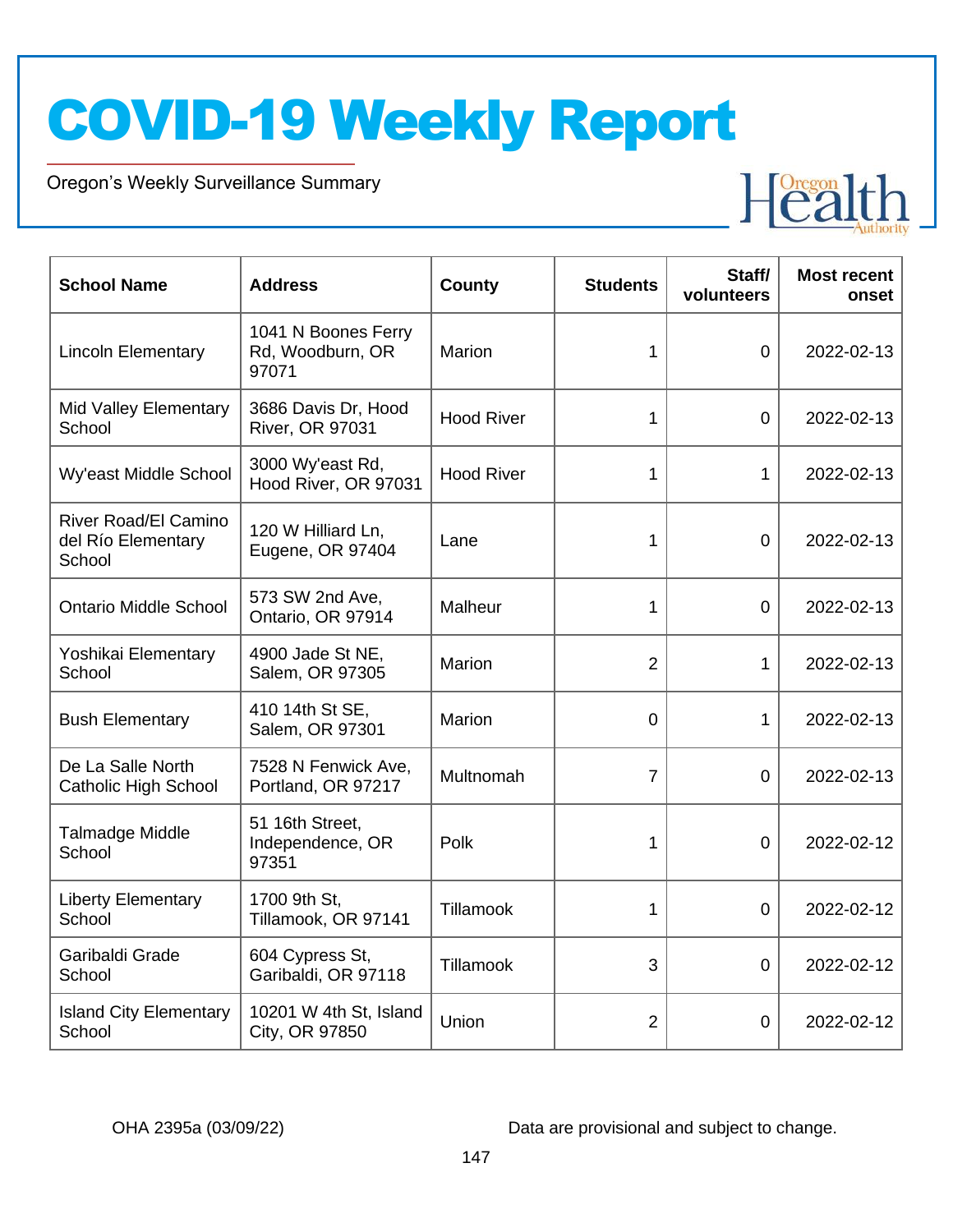Oregon's Weekly Surveillance Summary

Novel Coronavirus (COVID-19)



| <b>School Name</b>                           | <b>Address</b>                                           | <b>County</b>    | <b>Students</b> | Staff/<br>volunteers | <b>Most recent</b><br>onset |
|----------------------------------------------|----------------------------------------------------------|------------------|-----------------|----------------------|-----------------------------|
| Astoria High School                          | 1001 W Marine Dr,<br>Astoria, OR 97103                   | Clatsop          | 1               | $\overline{0}$       | 2022-02-12                  |
| North Douglas<br>Elementary/Middle<br>School | 100 N School St,<br>Drain, OR 97435                      | Douglas          | 1               | $\overline{0}$       | 2022-02-12                  |
| <b>Clemens Primary</b><br>School             | 535 S 19th St,<br>Philomath, OR 97370                    | Benton           | 1               | $\overline{0}$       | 2022-02-12                  |
| Summit High School                           | 2855 NW Clearwater<br>Dr, Bend, OR 97703                 | <b>Deschutes</b> | $\overline{2}$  | $\mathbf 0$          | 2022-02-12                  |
| <b>Huntington School</b>                     | 520 3rd St, East<br>Huntington, OR 97907                 | <b>Baker</b>     | 1               | $\overline{0}$       | 2022-02-12                  |
| <b>Claggett Creek Middle</b><br>School       | 1810 Alder Dr NE,<br>Keizer, OR 97303                    | Marion           | 3               | $\overline{0}$       | 2022-02-12                  |
| Jaguar Elementary<br>School                  | 1825 NW 27th St,<br>Corvallis, OR 97330                  | Benton           | $\overline{2}$  | 0                    | 2022-02-12                  |
| Jewett Elementary                            | 1001 Manzanita St,<br>Central Point, OR<br>97502         | Jackson          | 3               | $\mathbf 0$          | 2022-02-12                  |
| <b>Muddy Creek Charter</b><br>School         | 30252 Bellfountain Rd,<br>Corvallis, OR 97333            | Benton           | $\overline{2}$  | $\Omega$             | 2022-02-12                  |
| The Marylhurst School                        | 15544 SW Clackamas<br>River Dr, Oregon City,<br>OR 97045 | Clackamas        | 1               | $\mathbf 0$          | 2022-02-12                  |
| North Marion High<br>School                  | 20167 Grim Rd NE,<br>Aurora, OR 97002                    | Marion           | 1               | $\Omega$             | 2022-02-12                  |
| <b>Pringle Elementary</b>                    | 5500 Reed Ln SE,<br>Salem, OR 97306                      | Marion           | 4               | 0                    | 2022-02-12                  |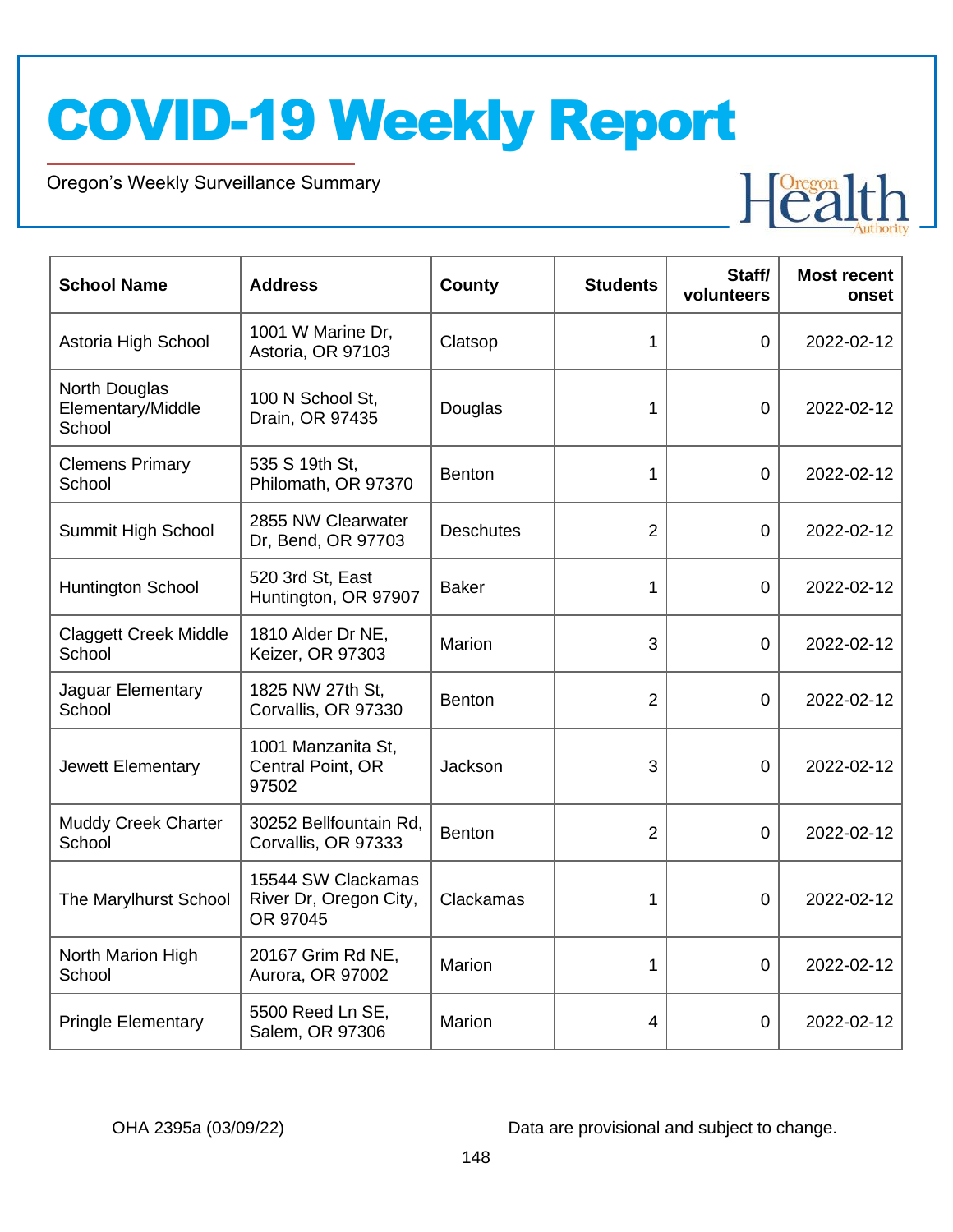Oregon's Weekly Surveillance Summary

Novel Coronavirus (COVID-19)



| <b>School Name</b>                                | <b>Address</b>                                      | <b>County</b>    | <b>Students</b> | Staff/<br>volunteers | <b>Most recent</b><br>onset |
|---------------------------------------------------|-----------------------------------------------------|------------------|-----------------|----------------------|-----------------------------|
| Caldera High School                               | 60925 SE 15th St,<br>Bend, OR 97702                 | <b>Deschutes</b> | 0               | 1                    | 2022-02-12                  |
| <b>Eastwood Elementary</b><br>School              | 2550 SE Waldon Ave,<br>Roseburg, OR 97470           | Douglas          | $\overline{0}$  | 1                    | 2022-02-11                  |
| Astoria Middle School                             | 1100 Klaskanine Ave,<br>Astoria, OR 97103           | Clatsop          | 1               | $\mathbf 0$          | 2022-02-11                  |
| Garfield Elementary<br>School                     | 1205 NW Garfield<br>Ave, Corvallis, OR<br>97330     | <b>Benton</b>    | $\overline{2}$  | $\mathbf 0$          | 2022-02-11                  |
| <b>Bessie Coleman</b><br><b>Elementary School</b> | 3838 NW Walnut Blvd,<br>Corvallis, OR 97330         | Benton           | 3               | $\mathbf 0$          | 2022-02-11                  |
| Perrydale School                                  | 7445 Perrydale Rd,<br>Amity, OR 97101               | Polk             | 6               | $\mathbf 0$          | 2022-02-11                  |
| <b>Sams Valley</b><br><b>Elementary School</b>    | 14235 Table Rock Rd,<br>Central Point, OR<br>97502  | Jackson          | 1               | $\overline{0}$       | 2022-02-11                  |
| Hanby Middle School                               | 806 6th Ave, Gold Hill,<br>OR 97525                 | Jackson          | 5               | $\overline{0}$       | 2022-02-11                  |
| <b>Howard Elementary</b><br>School                | 286 Mace Rd,<br>Medford, OR 97501                   | Jackson          | 1               | $\overline{0}$       | 2022-02-11                  |
| Washington<br><b>Elementary School</b>            | 610 S Peach St,<br>Medford, OR 97501                | Jackson          | 2               | $\overline{0}$       | 2022-02-11                  |
| <b>Redwood Elementary</b><br>School               | 3163 Leonard Rd,<br>Grants Pass, OR<br>97527        | Josephine        | 2               | 0                    | 2022-02-11                  |
| Phoenix School                                    | 3131 NE Diamond<br>Lake Blvd, Roseburg,<br>OR 97470 | Douglas          | 1               | $\mathbf 0$          | 2022-02-11                  |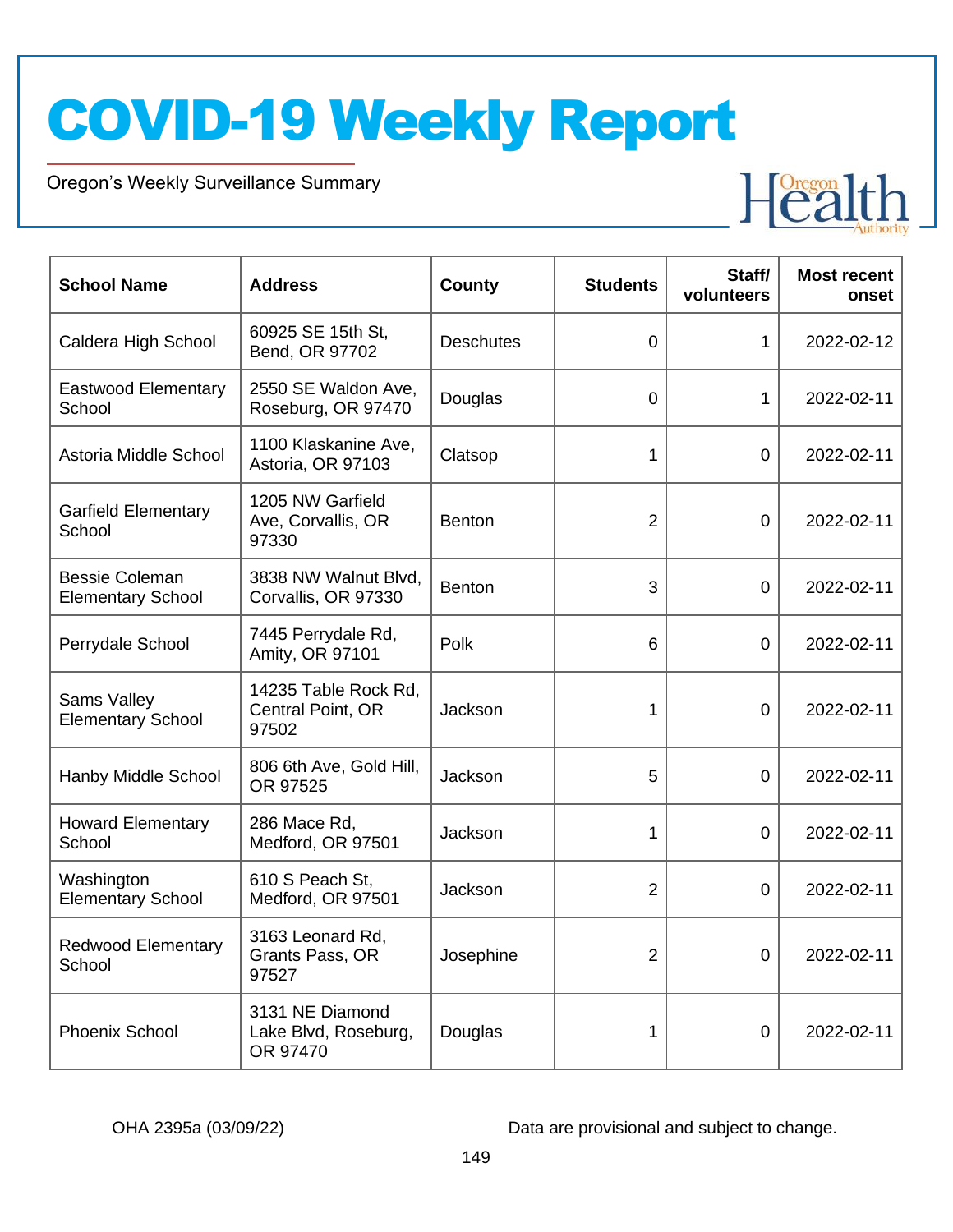Oregon's Weekly Surveillance Summary

Novel Coronavirus (COVID-19)



| <b>School Name</b>                                  | <b>Address</b>                                     | County           | <b>Students</b> | Staff/<br>volunteers | <b>Most recent</b><br>onset |
|-----------------------------------------------------|----------------------------------------------------|------------------|-----------------|----------------------|-----------------------------|
| John Muir Outdoor<br>School                         | 320 Beach St,<br>Ashland, OR 97520                 | Jackson          | $\overline{2}$  | $\mathbf 0$          | 2022-02-11                  |
| Lincoln Savage Middle<br>School                     | 8551 New Hope Rd,<br>Grants Pass, OR<br>97527      | Josephine        | 3               | $\mathbf 0$          | 2022-02-11                  |
| <b>Redmond Proficiency</b><br>Academy               | 657 SW Glacier Ave,<br>Redmond, OR 97756           | <b>Deschutes</b> | 1               | 1                    | 2022-02-11                  |
| StepUP at Edwin<br><b>Brown Education</b><br>Center | 850 W Antler Ave,<br>Redmond, OR 97756             | <b>Deschutes</b> | $\overline{0}$  | 1                    | 2022-02-11                  |
| <b>Chavez Elementary</b><br>School                  | 2400 Walker Rd NE,<br>Salem, OR 97305              | Marion           | 3               | 0                    | 2022-02-11                  |
| <b>Silverton Middle</b><br>School                   | 714 Schlador St.<br>Silverton, OR 97381            | Marion           | 1               | 0                    | 2022-02-11                  |
| <b>Evergreen Elementary</b><br>School               | 3727 Cascade Hwy<br>NE, Silverton, OR<br>97381     | Marion           | $\mathbf 0$     | 1                    | 2022-02-11                  |
| <b>Victor Point</b><br><b>Elementary School</b>     | 1175 Victor Point Rd<br>SE, Silverton, OR<br>97381 | Marion           | 1               | $\overline{0}$       | 2022-02-11                  |
| <b>Scotts Mills</b><br><b>Elementary School</b>     | 805 First St, Scotts<br>Mills, OR 97375            | Marion           | 1               | $\Omega$             | 2022-02-11                  |
| Yamhill Carlton High<br>School                      | 275 N Maple St,<br>Yamhill, OR 97148               | Yamhill          | 1               | $\mathbf 0$          | 2022-02-10                  |
| John Wetten<br><b>Elementary School</b>             | 250 E Exeter St,<br>Gladstone, OR 97027            | Clackamas        | $\overline{2}$  | 0                    | 2022-02-10                  |
| Hilda Lahti Elementary<br>School                    | 41535 Old Hwy 30,<br>Astoria, OR 97103             | Clatsop          | $\overline{2}$  | 1                    | 2022-02-10                  |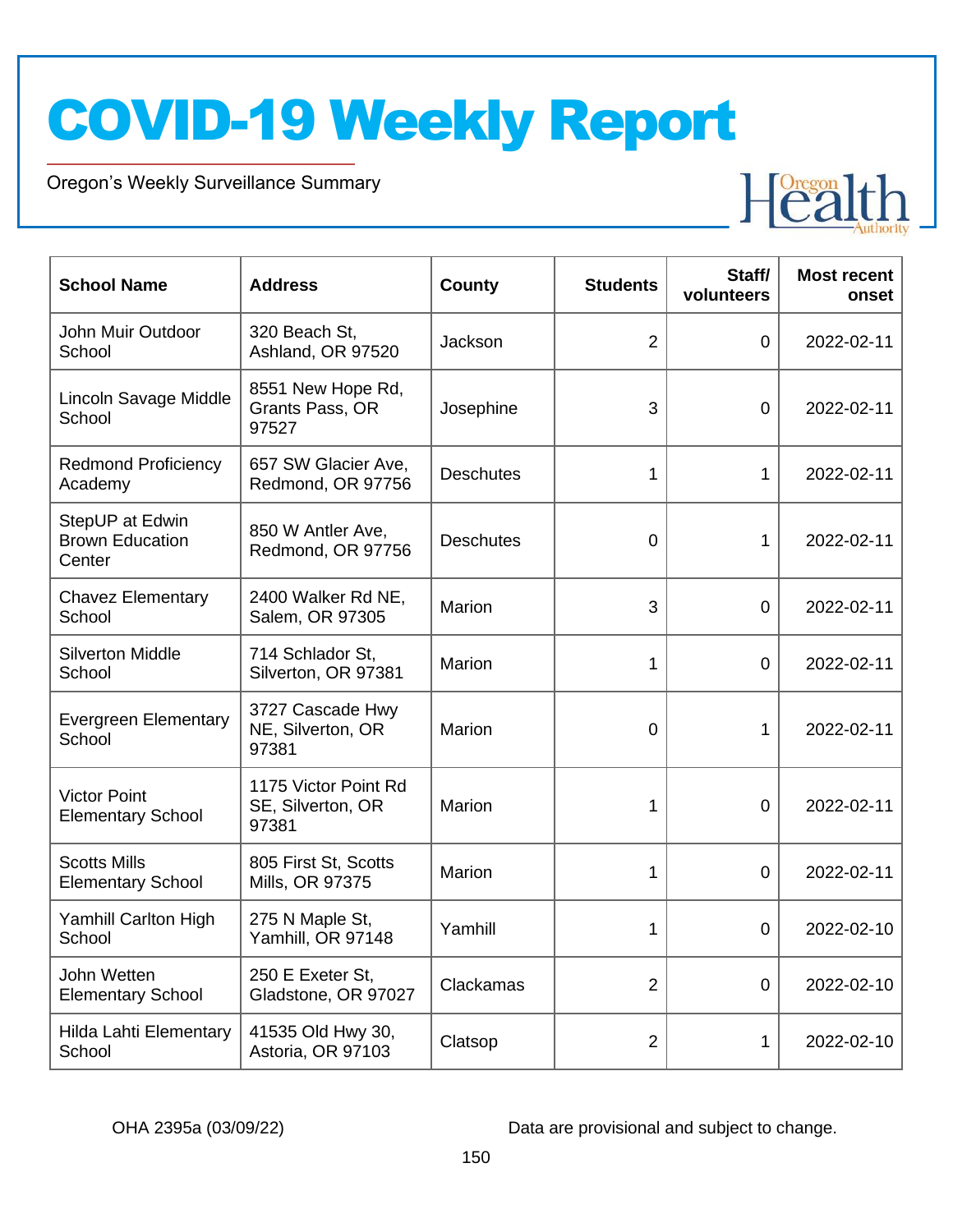Oregon's Weekly Surveillance Summary

Novel Coronavirus (COVID-19)



| <b>School Name</b>                                    | <b>Address</b>                                       | County           | <b>Students</b> | Staff/<br>volunteers | <b>Most recent</b><br>onset |
|-------------------------------------------------------|------------------------------------------------------|------------------|-----------------|----------------------|-----------------------------|
| <b>Edgewood Community</b><br><b>Elementary School</b> | 577 E 46th Ave,<br>Eugene, OR 97405                  | Lane             | 1               | $\overline{0}$       | 2022-02-10                  |
| Myrtle Point Jr./Sr.<br><b>High School</b>            | 717 4th St, Myrtle<br>Point, OR 97458                | Coos             | 1               | 0                    | 2022-02-10                  |
| Westside Village<br>Magnet at Kingston<br>Elementary  | 1101 NW 12th St,<br>Bend, OR 97701                   | <b>Deschutes</b> | 1               | 1                    | 2022-02-10                  |
| <b>Central Medford High</b><br>School                 | 815 S Oakdale Ave,<br>Medford, OR 97501              | Jackson          | 0               | 1                    | 2022-02-10                  |
| <b>Coquille Valley</b><br>Elementary                  | 1115 N Baxter St,<br>Coquille, OR 97423              | Coos             | $\overline{2}$  | $\overline{0}$       | 2022-02-10                  |
| <b>Wilson Elementary</b><br>School                    | 1400 Johnson St,<br>Medford, OR 97504                | Jackson          | $\overline{0}$  | 1                    | 2022-02-10                  |
| Lake Oswego High<br>School                            | 2501 SW Country<br>Club Rd, Lake<br>Oswego, OR 97034 | Clackamas        | 1               | $\overline{0}$       | 2022-02-10                  |
| Lakeridge High School                                 | 1235 Overlook Dr,<br>Lake Oswego, OR<br>97034        | Clackamas        | 1               | 0                    | 2022-02-10                  |
| Clackamas High<br>School                              | 14486 SE 122nd Ave,<br>Clackamas, OR 97015           | Clackamas        | $\overline{2}$  | $\overline{0}$       | 2022-02-10                  |
| <b>Odyssey Program</b>                                | 1849 SW 58th Ave,<br>Portland, OR 97221              | Multnomah        | 1               | 0                    | 2022-02-10                  |
| Neah-Kah-Nie High<br>School                           | 24705 US-101,<br>Rockaway Beach, OR<br>97136         | Tillamook        | 1               | $\overline{0}$       | 2022-02-09                  |
| <b>Cecile Trost</b><br><b>Elementary School</b>       | 800 S Redwood,<br>Canby, OR 97013                    | Clackamas        | 1               | 0                    | 2022-02-09                  |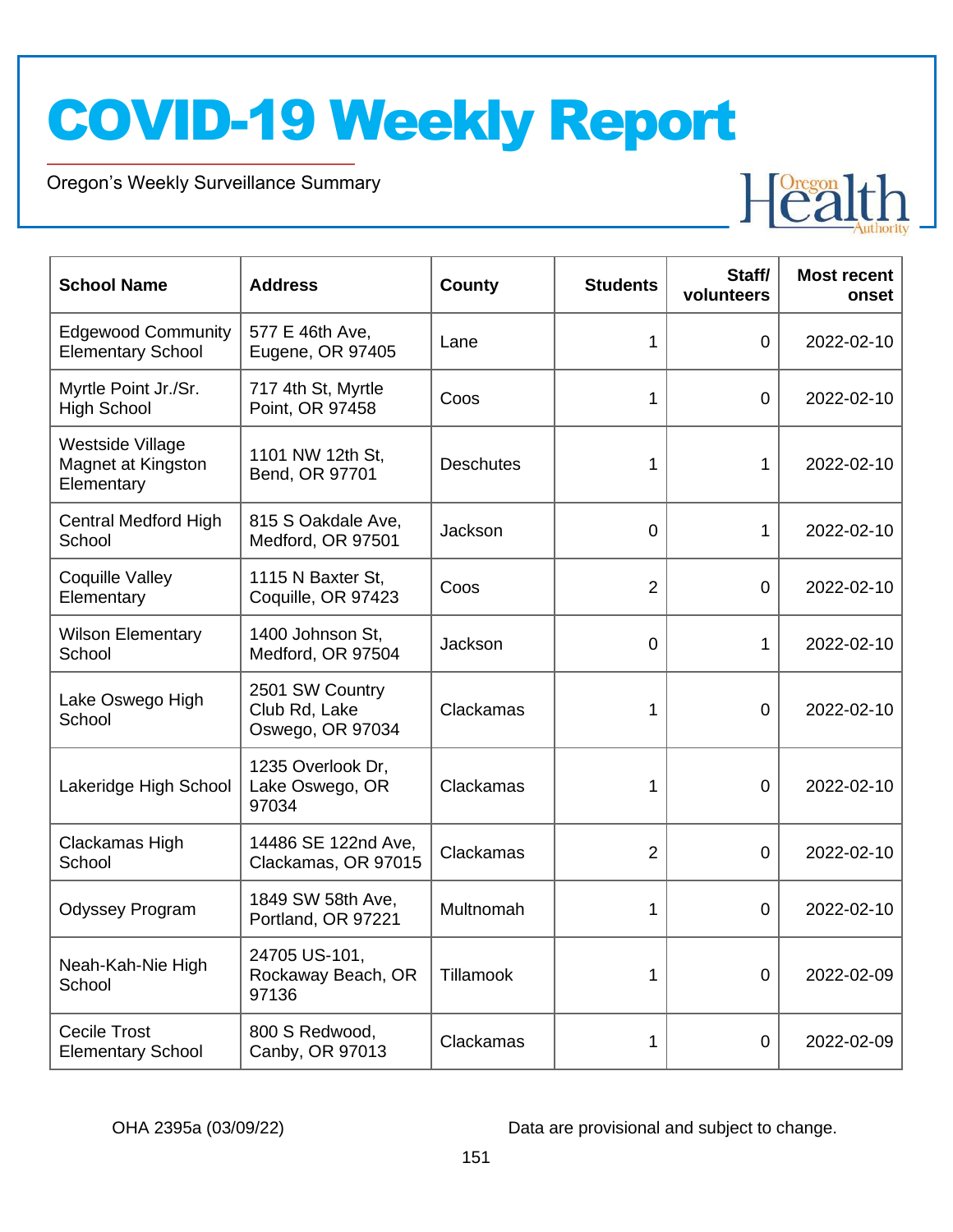Oregon's Weekly Surveillance Summary

Novel Coronavirus (COVID-19)



| <b>School Name</b>                                  | <b>Address</b>                                   | County           | <b>Students</b> | Staff/<br>volunteers | <b>Most recent</b><br>onset |
|-----------------------------------------------------|--------------------------------------------------|------------------|-----------------|----------------------|-----------------------------|
| <b>Elton Gregory Middle</b><br>School               | 1220 NW Upas Ave,<br>Redmond, OR 97756           | <b>Deschutes</b> | $\overline{0}$  | 1                    | 2022-02-09                  |
| <b>Stephens Middle</b><br>School                    | 4962 Haysville Dr NE,<br>Salem, OR 97305         | Marion           | 1               | 1                    | 2022-02-09                  |
| Clatskanie<br>Middle/High School                    | 471 SW Bel Air Dr,<br>Clatskanie, OR 97016       | Columbia         | 0               | 1                    | 2022-02-09                  |
| Harbor Lights Middle<br>School                      | 390 9th St SW,<br>Bandon, OR 97411               | Coos             | 1               | $\overline{0}$       | 2022-02-09                  |
| <b>Morrison Campus</b><br><b>Alternative School</b> | 1251 Main St, Dallas,<br>OR 97338                | Polk             | $\overline{2}$  | $\overline{0}$       | 2022-02-09                  |
| <b>Pilot Butte Middle</b><br>School                 | 1501 NE Neff Rd,<br>Bend, OR 97701               | <b>Deschutes</b> | $\overline{0}$  | $\mathbf 1$          | 2022-02-09                  |
| <b>Tri City Elementary</b><br>School                | 546 SW Chadwick Ln,<br>Myrtle Creek, OR<br>97457 | Douglas          | 1               | $\overline{0}$       | 2022-02-09                  |
| <b>Riverview School</b>                             | 1011 Mountain River<br>Dr, Lebanon, OR<br>97355  | Linn             | 1               | 0                    | 2022-02-09                  |
| <b>Lighthouse Charter</b><br>School                 | 62858 HWY 101,<br>Coos Bay, OR 97420             | Coos             | 1               | $\overline{0}$       | 2022-02-09                  |
| <b>White Mountain</b><br>Middle School              | 550 Wilson Way,<br>White City, OR 97503          | Jackson          | 1               | 0                    | 2022-02-09                  |
| Brixner Jr. High<br>School                          | 4727 Homedale Rd,<br>Klamath Falls, OR<br>97603  | Klamath          |                 | 0                    | 2022-02-09                  |
| Klamath Union High<br>School                        | 1300 Monclaire St,<br>Klamath Falls, OR<br>97601 | Klamath          | 1               | $\mathbf 0$          | 2022-02-09                  |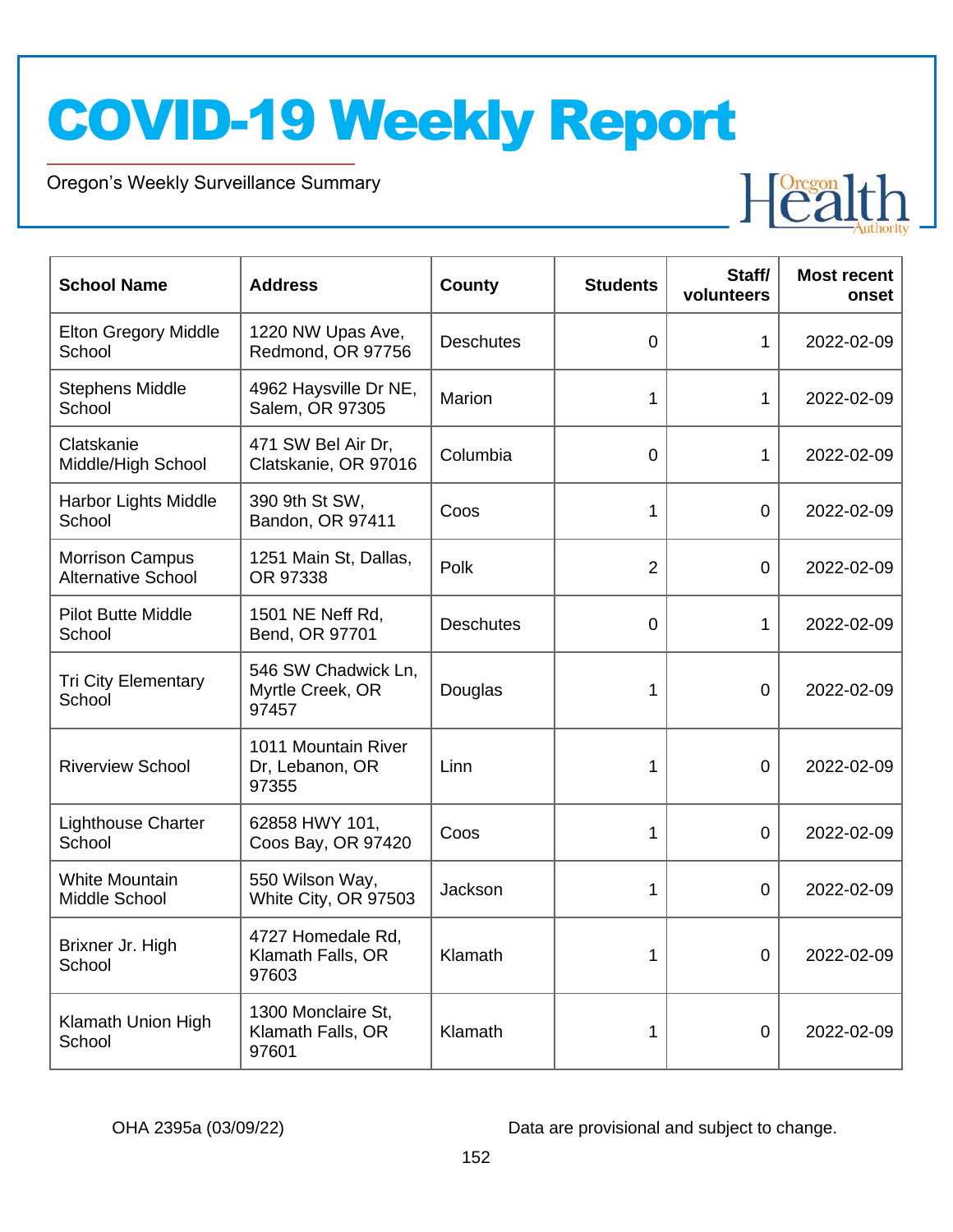Oregon's Weekly Surveillance Summary

Novel Coronavirus (COVID-19)



| <b>School Name</b>                         | <b>Address</b>                                     | County    | <b>Students</b> | Staff/<br>volunteers | <b>Most recent</b><br>onset |
|--------------------------------------------|----------------------------------------------------|-----------|-----------------|----------------------|-----------------------------|
| Marist Catholic High<br>School             | 1900 Kingsley Rd,<br>Eugene, OR 97401              | Lane      | $\Omega$        | 1                    | 2022-02-09                  |
| Elizabeth Page<br><b>Elementary School</b> | 1300 Hayden Bridge<br>Rd, Springfield, OR<br>97477 | Lane      | $\Omega$        |                      | 2022-02-09                  |
| <b>Tangent Elementary</b><br>School        | 32100 Old Oak Dr,<br>Tangent, OR 97389             | Linn      |                 | $\Omega$             | 2022-02-09                  |
| <b>Auburn Elementary</b><br>School         | 4612 Auburn Rd NE,<br>Salem, OR 97301              | Marion    | $\Omega$        | 1                    | 2022-02-09                  |
| <b>Gubser Elementary</b><br>School         | 6610 14th Ave NE,<br>Keizer, OR 97303              | Marion    | $\Omega$        | 1                    | 2022-02-09                  |
| César Chávez K-8<br>School                 | 5103 N Willis Blvd,<br>Portland, OR 97203          | Multnomah |                 | 0                    | 2022-02-09                  |
| <b>Grout Elementary</b><br>School          | 3119 SE Holgate Blvd,<br>Portland, OR 97202        | Multnomah |                 | 0                    | 2022-02-09                  |

#### **Table 8. Active school outbreaks**

*Schools reporting active COVID-19 outbreaks (n=11)*

| <b>School Name</b>                     | <b>Address</b>                          | County    | <b>Total Cases</b> | <b>Most recent</b><br>onset |
|----------------------------------------|-----------------------------------------|-----------|--------------------|-----------------------------|
| Oak Elementary<br>School, 2            | 3610 Oak St SE,<br>Albany, OR 97322     | Linn      | 5                  | 2022-02-25                  |
| West Linn High School                  | 5464 W A St, West<br>Linn, OR 97068     | Clackamas | 4                  | 2022-02-18                  |
| Oak Elementary<br>School, 1            | 3610 Oak St SE,<br>Albany, OR 97322     | Linn      | 3                  | 2022-02-18                  |
| Otto Petersen<br>Elementary School, 10 | 52050 SE 3rd St,<br>Scappoose, OR 97056 | Columbia  | 4                  | 2022-02-15                  |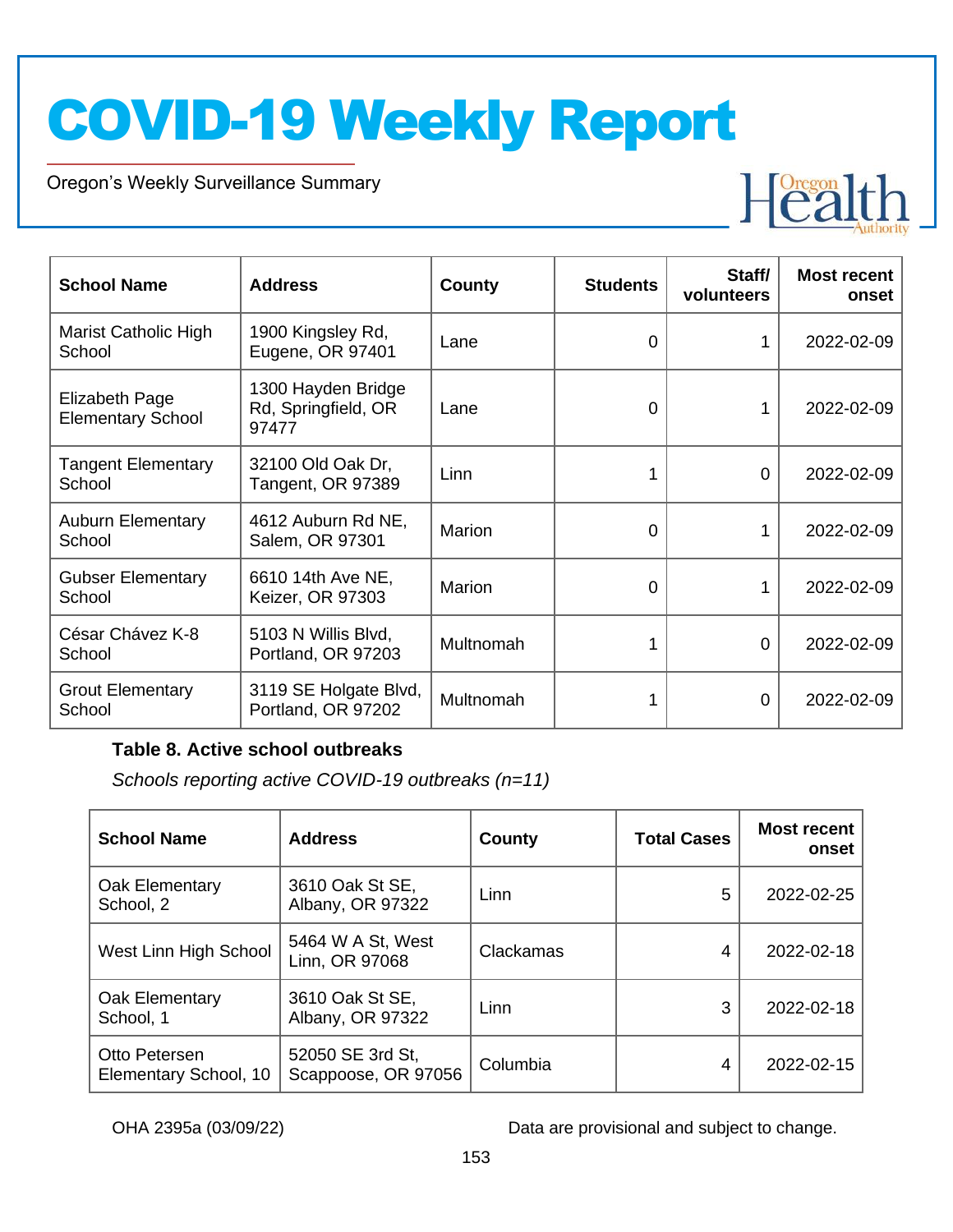Oregon's Weekly Surveillance Summary

Novel Coronavirus (COVID-19)

| <b>School Name</b>                               | <b>Address</b>                                     | <b>County</b>    | <b>Total Cases</b> | <b>Most recent</b><br>onset |
|--------------------------------------------------|----------------------------------------------------|------------------|--------------------|-----------------------------|
| <b>Portland Arthur</b><br>Academy, 3             | 7507 SE Yamhill St B,<br>Portland, OR 97215        | Multnomah        | 6                  | 2022-02-14                  |
| <b>Whitworth Elementary</b><br>School            | 1151 SE Miller Ave,<br>Dallas, OR 97338            | <b>Polk</b>      | $\overline{2}$     | 2022-02-14                  |
| De La Salle North<br><b>Catholic High School</b> | 4300 NE Killingsworth<br>St, Portland, OR<br>97218 | Multnomah        | 7                  | 2022-02-13                  |
| Edwin Brown<br><b>Education Center</b>           | 850 W Antler Ave,<br>Redmond, OR 97756             | <b>Deschutes</b> | 8                  | 2022-02-11                  |
| Otto Petersen<br>Elementary School, 8            | 52050 SE 3rd St,<br>Scappoose, OR 97056            | Columbia         | 4                  | 2022-02-10                  |
| John Wetten<br>Elementary School, 7              | 250 E Exeter St,<br>Gladstone, OR 97027            | Clackamas        | 2                  | 2022-02-10                  |
| <b>Morrison Campus</b><br>Alternative            | 1251 Main St, Dallas,<br>OR 97338                  | Polk             | 3                  | 2022-02-09                  |

#### **Table 9. Resolved school outbreaks**

*Schools reporting recently resolved COVID-19 outbreaks (n=99)*

| <b>School Name</b>                                           | <b>Address</b>                                 | County           | <b>Total Cases</b> | <b>Most recent</b><br>onset |
|--------------------------------------------------------------|------------------------------------------------|------------------|--------------------|-----------------------------|
| <b>Three Sisters</b><br><b>Adventist Christian</b><br>School | 21155 Tumalo Rd,<br>Bend, OR 97701             | <b>Deschutes</b> | 8                  | 2022-02-08                  |
| Otto Petersen<br>Elementary School, 9                        | 52050 SE 3rd St,<br>Scappoose, OR 97056        | Columbia         | 3                  | 2022-02-08                  |
| Holy Redeemer<br>Catholic School, 1                          | 127 N Rosa Parks<br>Way, Portland, OR<br>97217 | Multnomah        | 5                  | 2022-02-08                  |

OHA 2395a (03/09/22) Data are provisional and subject to change.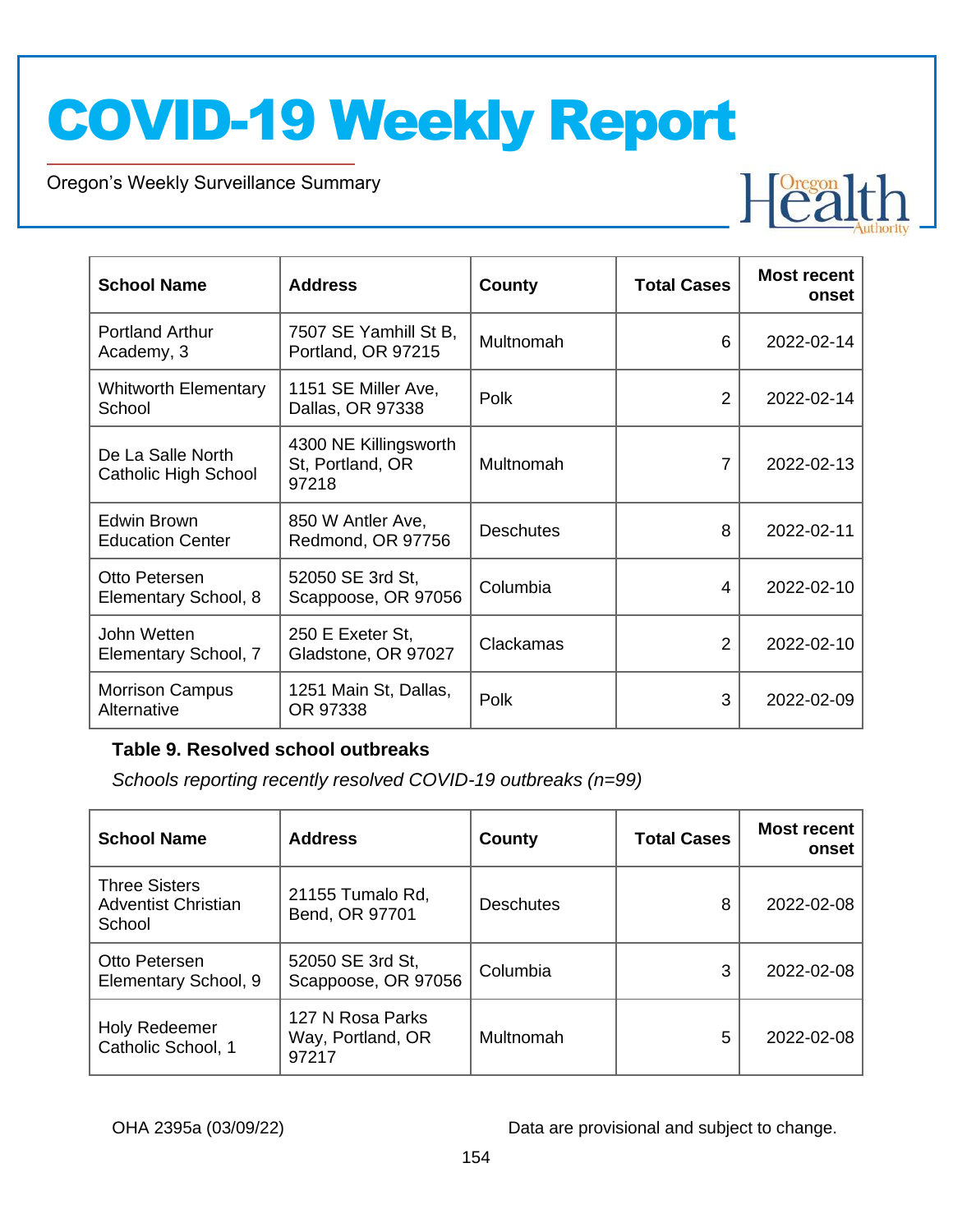Oregon's Weekly Surveillance Summary

Novel Coronavirus (COVID-19)



| <b>School Name</b>                     | <b>Address</b>                                    | County           | <b>Total Cases</b> | <b>Most recent</b><br>onset |
|----------------------------------------|---------------------------------------------------|------------------|--------------------|-----------------------------|
| Holy Redeemer<br>Catholic School, 3    | 127 N Rosa Parks<br>Way, Portland, OR<br>97217    | Multnomah        | 8                  | 2022-02-08                  |
| Otto Petersen<br>Elementary School, 2  | 52050 SE 3rd St,<br>Scappoose, OR 97056           | Columbia         | 8                  | 2022-02-07                  |
| Otto Petersen<br>Elementary School, 7  | 52050 SE 3rd St,<br>Scappoose, OR 97056           | Columbia         | 3                  | 2022-02-07                  |
| <b>Takena Elementary</b><br>School     | 1210 SW 12th Ave,<br>Albany, OR 97321             | Linn             | 3                  | 2022-02-07                  |
| <b>McBride Elementary</b><br>School, 1 | 2774 Columbia Blvd,<br>St Helens, OR 97051        | Columbia         | $\overline{4}$     | 2022-02-06                  |
| <b>McBride Elementary</b><br>School, 2 | 2774 Columbia Blvd,<br>St Helens, OR 97051        | Columbia         | $\overline{7}$     | 2022-02-06                  |
| <b>Obsidian Middle</b><br>School       | 1335 SW Obsidian<br>Ave, Redmond, OR<br>97756     | <b>Deschutes</b> | $\overline{2}$     | 2022-02-06                  |
| <b>Ridgeview High</b><br>School, 4     | 4555 SW Elkhorn Ave,<br>Redmond, OR 97756         | <b>Deschutes</b> | 3                  | 2022-02-05                  |
| <b>Gresham Arthur</b><br>Academy, 2    | 1890 NE Cleveland<br>Ave, Gresham, OR<br>97030    | Multnomah        | 4                  | 2022-02-04                  |
| <b>Redmond Proficiency</b><br>Academy  | 657 SW Glacier Ave<br>#2710, Redmond, OR<br>97756 | <b>Deschutes</b> | 2                  | 2022-02-04                  |
| <b>Portland Arthur</b><br>Academy, 1   | 7507 SE Yamhill St B,<br>Portland, OR 97215       | Multnomah        | 6                  | 2022-02-04                  |
| <b>Portland Arthur</b><br>Academy, 2   | 7507 SE Yamhill St B,<br>Portland, OR 97215       | Multnomah        | 6                  | 2022-02-03                  |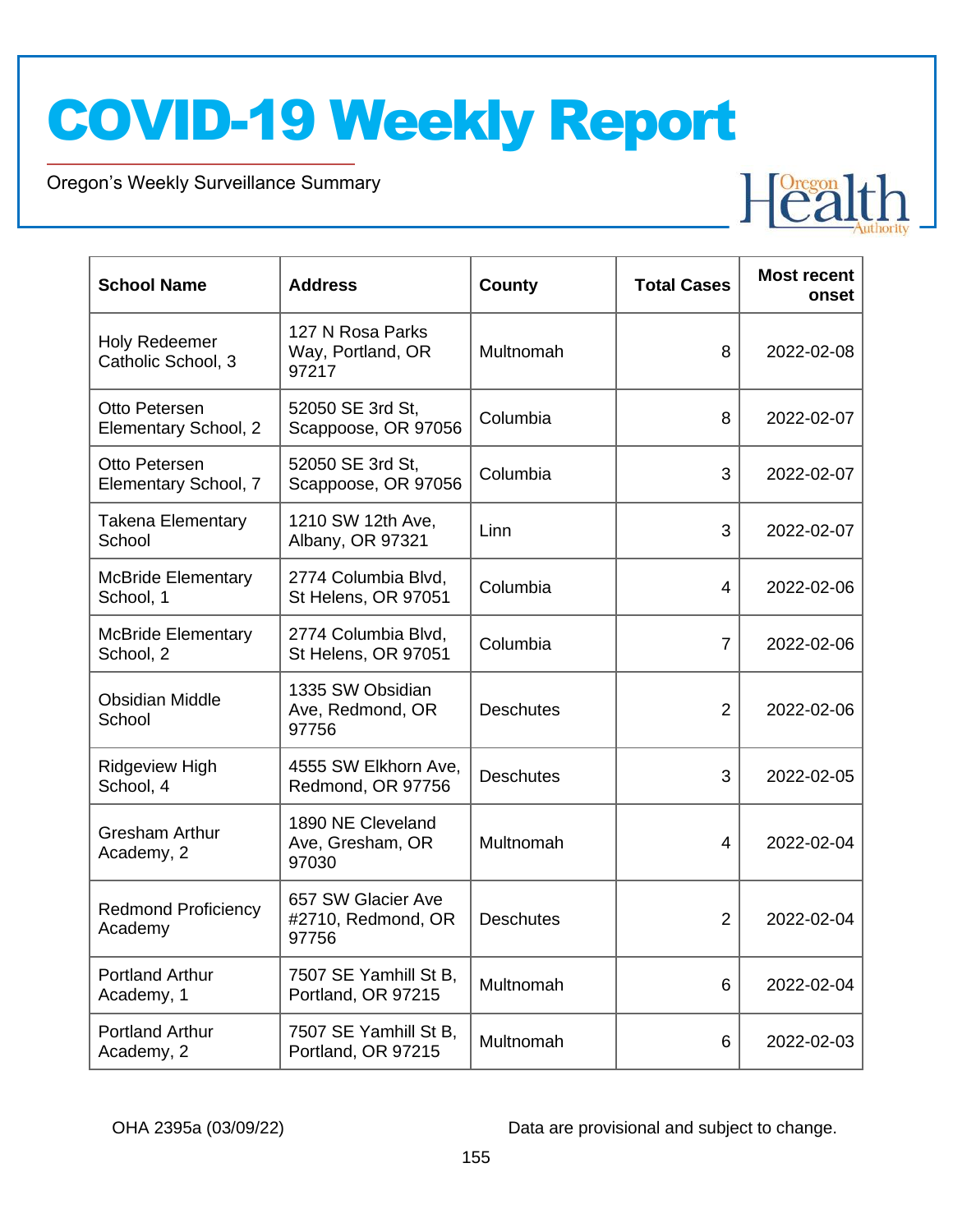Oregon's Weekly Surveillance Summary

Novel Coronavirus (COVID-19)

| <b>School Name</b>                               | <b>Address</b>                                 | <b>County</b> | <b>Total Cases</b> | <b>Most recent</b><br>onset |
|--------------------------------------------------|------------------------------------------------|---------------|--------------------|-----------------------------|
| Santiam High School                              | 300 SW Cedar St, Mill<br>City, OR 97360        | Linn          | $\overline{2}$     | 2022-02-03                  |
| Otto Petersen<br>Elementary School, 11           | 52050 SE 3rd St,<br>Scappoose, OR 97056        | Columbia      | $\overline{2}$     | 2022-02-02                  |
| St. Helens High<br>School, 4                     | 2375 Gable Rd, St<br><b>Helens, OR 97051</b>   | Columbia      | 4                  | 2022-02-01                  |
| West Albany High<br>School                       | 2100 SW Elm St,<br>Albany, OR 97321            | Linn          | 5                  | 2022-02-01                  |
| <b>Grant Watts</b><br>Elementary School, 2       | 52000 SE 3rd Pl,<br>Scappoose, OR 97056        | Columbia      | 3                  | 2022-01-31                  |
| <b>Prairie City School</b>                       | 740 Overholt Ave,<br>Prairie City, OR 97869    | Grant         | $\overline{7}$     | 2022-01-31                  |
| Sauvie Island<br><b>Elementary School</b>        | 14445 NW Charlton<br>Rd, Portland, OR<br>97231 | Multnomah     | 3                  | 2022-01-31                  |
| Ventura Park<br><b>Elementary School</b>         | 145 SE 117th Ave,<br>Portland, OR 97216        | Multnomah     | $\overline{7}$     | 2022-01-31                  |
| St. Luke Catholic<br>School                      | 529 Harrison St,<br>Woodburn, OR 97071         | Marion        | 3                  | 2022-01-31                  |
| <b>Holy Redeemer</b><br>Catholic School, 2       | 127 N Rosa Parks<br>Way, Portland, OR<br>97217 | Multnomah     | 3                  | 2022-01-31                  |
| John Wetten<br>Elementary School, 5              | 250 E Exeter St,<br>Gladstone, OR 97027        | Clackamas     | 4                  | 2022-01-31                  |
| John Wetten<br>Elementary School, 6              | 250 E Exeter St,<br>Gladstone, OR 97027        | Clackamas     | $\overline{2}$     | 2022-01-31                  |
| <b>Philander Lee</b><br><b>Elementary School</b> | 1110 S Ivy St, Canby,<br>OR 97013              | Clackamas     | 3                  | 2022-01-31                  |

OHA 2395a (03/09/22) Data are provisional and subject to change.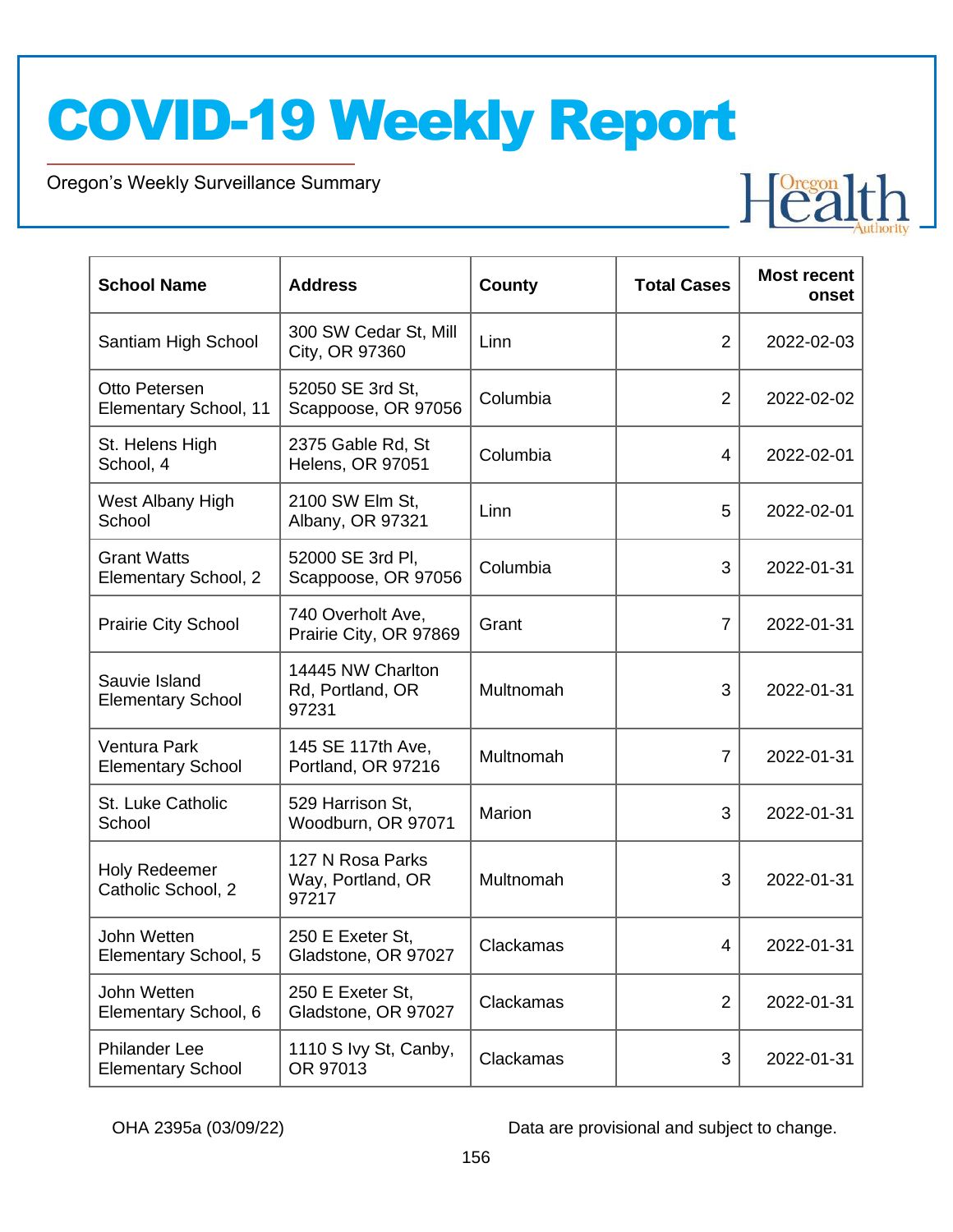Oregon's Weekly Surveillance Summary

Novel Coronavirus (COVID-19)

| <b>School Name</b>                              | <b>Address</b>                                   | County           | <b>Total Cases</b> | <b>Most recent</b><br>onset |
|-------------------------------------------------|--------------------------------------------------|------------------|--------------------|-----------------------------|
| <b>Portland Arthur</b><br>Academy, 5            | 7507 SE Yamhill St B,<br>Portland, OR 97215      | Multnomah        | 8                  | 2022-01-31                  |
| Otto Petersen<br>Elementary School, 6           | 52050 SE 3rd St,<br>Scappoose, OR 97056          | Columbia         | $\overline{2}$     | 2022-01-30                  |
| <b>Waverly Elementary</b><br>School             | 425 SE Columbus St,<br>Albany, OR 97321          | Linn             | 5                  | 2022-01-30                  |
| <b>Sunset Primary</b><br>School                 | 2351 Oxford Street,<br>West Linn, OR 97068       | Clackamas        | 4                  | 2022-01-30                  |
| <b>Ridgeview High</b><br>School, 3              | 4555 SW Elkhorn Ave,<br>Redmond, OR 97756        | <b>Deschutes</b> | 5                  | 2022-01-30                  |
| <b>Sisters Elementary</b><br>School             | 611 E Cascade Ave,<br>Sisters, OR 97759          | <b>Deschutes</b> | 11                 | 2022-01-30                  |
| Lewis and Clark<br>Elementary                   | 111 S 9th St, St<br><b>Helens, OR 97051</b>      | Columbia         | 3                  | 2022-01-29                  |
| La Salle Catholic<br><b>College Preparatory</b> | 11999 SE Fuller Rd,<br>Milwaukie, OR 97222       | Clackamas        | 6                  | 2022-01-29                  |
| Knight Elementary<br>School                     | 501 N Grant St,<br>Canby, OR 97013               | Clackamas        | $\overline{4}$     | 2022-01-29                  |
| Otto Petersen<br>Elementary School, 5           | 52050 SE 3rd St,<br>Scappoose, OR 97056          | Columbia         | $\overline{2}$     | 2022-01-28                  |
| <b>River Mill Elementary</b><br>School          | 850 N Broadway St,<br>Estacada, OR 97023         | Clackamas        | 8                  | 2022-01-28                  |
| Hidden Valley High<br>School                    | 651 Murphy Creek Rd,<br>Grants Pass, OR<br>97527 | Josephine        | $\overline{2}$     | 2022-01-28                  |
| <b>Grant Watts</b><br>Elementary School, 1      | 52000 SE 3rd PI,<br>Scappoose, OR 97056          | Columbia         | 5                  | 2022-01-27                  |

OHA 2395a (03/09/22) Data are provisional and subject to change.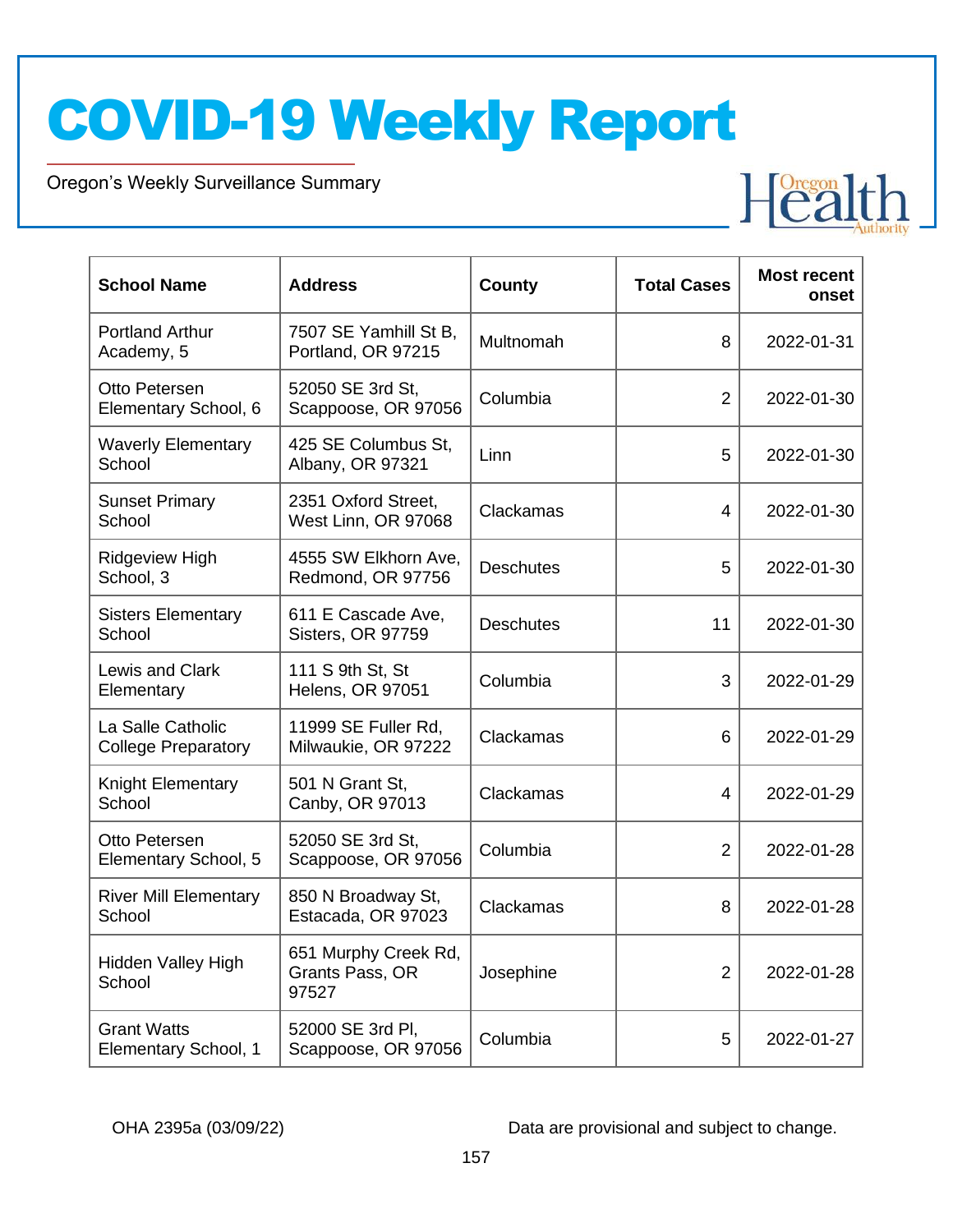Oregon's Weekly Surveillance Summary

Novel Coronavirus (COVID-19)

| <b>School Name</b>                                    | <b>Address</b>                                 | <b>County</b> | <b>Total Cases</b> | <b>Most recent</b><br>onset |
|-------------------------------------------------------|------------------------------------------------|---------------|--------------------|-----------------------------|
| <b>Portland Christian</b><br><b>Elementary School</b> | 11845 SE Market St,<br>Portland, OR 97216      | Multnomah     | 3                  | 2022-01-27                  |
| <b>Gresham Arthur</b><br>Academy, 1                   | 1890 NE Cleveland<br>Ave, Gresham, OR<br>97030 | Multnomah     | 5                  | 2022-01-26                  |
| <b>Portland Arthur</b><br>Academy, 4                  | 7507 SE Yamhill St B,<br>Portland, OR 97215    | Multnomah     | 3                  | 2022-01-26                  |
| Hermiston High<br>School, 4                           | 600 S 1st St,<br>Hermiston, OR 97838           | Umatilla      | $\overline{4}$     | 2022-01-25                  |
| <b>Carus Elementary</b><br>School                     | 14412 S Carus Rd,<br>Oregon City, OR<br>97045  | Clackamas     | 3                  | 2022-01-25                  |
| <b>Meadow Ridge</b><br>Elementary School, 3           | 385 Timber Ridge St<br>NE, Albany, OR 97322    | Linn          | $\overline{7}$     | 2022-01-25                  |
| <b>Holy Redeemer</b><br>Catholic School, 4            | 127 N Rosa Parks<br>Way, Portland, OR<br>97217 | Multnomah     | $\overline{2}$     | 2022-01-25                  |
| Otto Petersen<br>Elementary School, 1                 | 52050 SE 3rd St,<br>Scappoose, OR 97056        | Columbia      | 3                  | 2022-01-24                  |
| Otto Petersen<br>Elementary School, 4                 | 52050 SE 3rd St,<br>Scappoose, OR 97056        | Columbia      | 3                  | 2022-01-24                  |
| <b>Sherman County</b><br>School, 2                    | 65912 High School<br>Loop, Moro, OR<br>97039   | Sherman       | $\overline{7}$     | 2022-01-23                  |
| <b>Armand Larive Middle</b><br>School                 | 1497 SW 9th St.<br>Hermiston, OR 97838         | Umatilla      | 10                 | 2022-01-23                  |
| Greenwood<br><b>Elementary School</b>                 | 2300 Spruce Street,<br>La Grande, 97850        | Union         | 9                  | 2022-01-23                  |

OHA 2395a (03/09/22) Data are provisional and subject to change.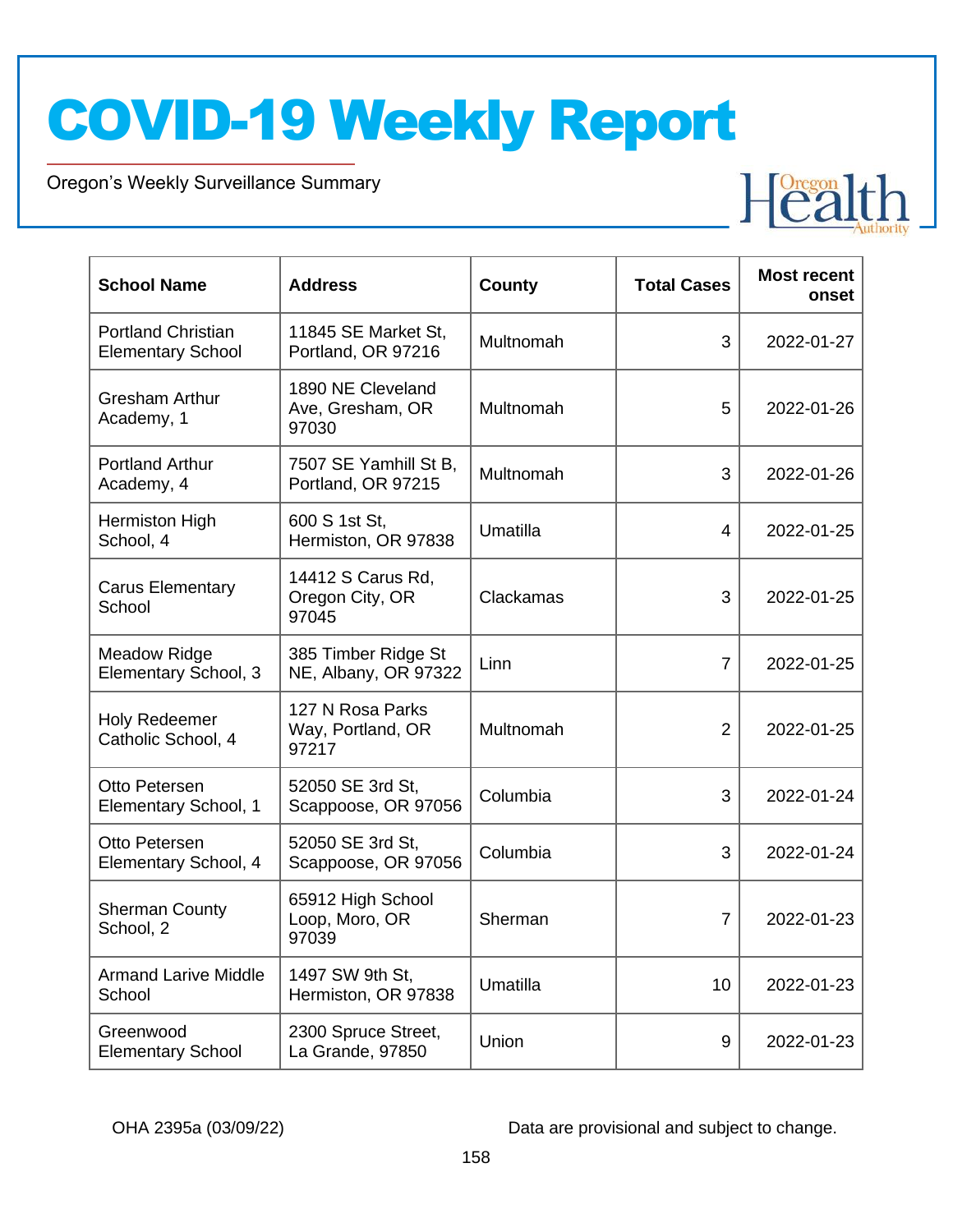Oregon's Weekly Surveillance Summary

Novel Coronavirus (COVID-19)

| <b>School Name</b>                             | <b>Address</b>                                      | County           | <b>Total Cases</b> | <b>Most recent</b><br>onset |
|------------------------------------------------|-----------------------------------------------------|------------------|--------------------|-----------------------------|
| <b>Cedaroak Park</b><br>Primary                | 4515 Cedar Oak Dr,<br>West Linn, OR 97068           | Clackamas        | 6                  | 2022-01-22                  |
| St. Helens High<br>School, 3                   | 2375 Gable Rd, St<br><b>Helens, OR 97051</b>        | Columbia         | 5                  | 2022-01-22                  |
| <b>Warren Elementary</b><br>School             | 34555 Berg Rd,<br><b>Warren, OR 97053</b>           | Columbia         | $\overline{2}$     | 2022-01-22                  |
| <b>Sherman County</b><br>School, 1             | 65912 High School<br>Loop, Moro, OR<br>97039        | Sherman          | 5                  | 2022-01-22                  |
| St. Helens High<br>School, 2                   | 2375 Gable Rd, St<br><b>Helens, OR 97051</b>        | Columbia         | $\overline{2}$     | 2022-01-21                  |
| <b>Brookings-Harbor</b><br><b>High School</b>  | 625 Pioneer Rd,<br>Brookings, OR 97415              | Curry            | 5                  | 2022-01-21                  |
| <b>Riley Creek</b><br>Elementary School, 2     | 94350 6th St, Gold<br>Beach, OR 97444               | Curry            | $\overline{7}$     | 2022-01-21                  |
| Ridgeview High<br>School, 2                    | 4555 SW Elkhorn Ave,<br>Redmond, OR 97756           | <b>Deschutes</b> | $\overline{2}$     | 2022-01-21                  |
| Scappoose High<br>School, 1                    | 33700 SE High School<br>Way, Scappoose, OR<br>97056 | Columbia         | 6                  | 2022-01-20                  |
| <b>Hudson Park</b><br><b>Elementary School</b> | 28176 Old Rainier Rd,<br>Rainier, OR 97048          | Columbia         | 5                  | 2022-01-20                  |
| Scappoose High<br>School, 2                    | 33700 SE High School<br>Way, Scappoose, OR<br>97056 | Columbia         | 3                  | 2022-01-20                  |
| <b>Riley Creek</b><br>Elementary School, 1     | 94350 6th St, Gold<br>Beach, OR 97444               | Curry            | 6                  | 2022-01-20                  |

OHA 2395a (03/09/22) Data are provisional and subject to change.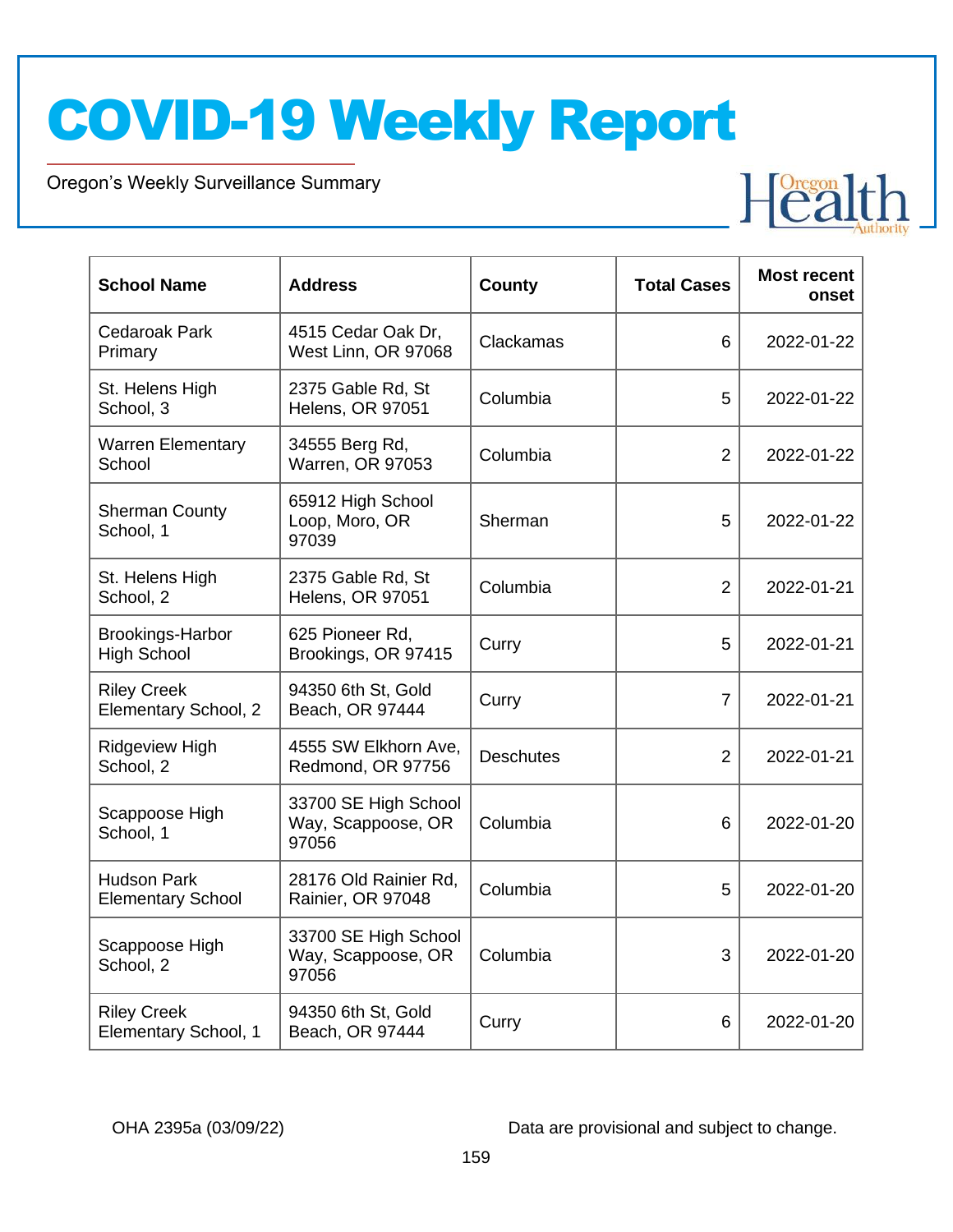Oregon's Weekly Surveillance Summary

Novel Coronavirus (COVID-19)

| <b>School Name</b>                      | <b>Address</b>                                    | County           | <b>Total Cases</b> | <b>Most recent</b><br>onset |
|-----------------------------------------|---------------------------------------------------|------------------|--------------------|-----------------------------|
| <b>Ridgeview High</b><br>School, 1      | 4555 SW Elkhorn Ave,<br>Redmond, OR 97756         | <b>Deschutes</b> | 3                  | 2022-01-20                  |
| <b>Sandstone Middle</b><br>School       | 400 NE 10th St,<br>Hermiston, OR 97838            | Umatilla         | 6                  | 2022-01-20                  |
| Umatilla High School,<br>$\overline{2}$ | 1400 7th Street,<br>Umatilla, Oregon OR<br>97882  | Umatilla         | 3                  | 2022-01-20                  |
| Dufur School                            | 802 NE 5th St, Dufur,<br>OR 97021                 | Wasco            | 4                  | 2022-01-20                  |
| Otto Petersen<br>Elementary School, 3   | 52050 SE 3rd St,<br>Scappoose, OR 97056           | Columbia         | 3                  | 2022-01-19                  |
| <b>Whitworth Elementary</b><br>School   | 1151 SE Miller Ave,<br>Dallas, OR 97338           | Polk             | 3                  | 2022-01-19                  |
| The Dalles High<br>School, 2            | 220 E 10th St, The<br>Dalles, OR 97058            | Wasco            | 8                  | 2022-01-19                  |
| South Albany High<br>School             | 3705 SE Columbus St,<br>Albany, OR 97322          | Linn             | $\overline{7}$     | 2022-01-19                  |
| St. Helens High<br>School, 1            | 2375 Gable Rd, St<br><b>Helens, OR 97051</b>      | Columbia         | 6                  | 2022-01-18                  |
| St. Helens-Yankton<br>Arthur Academy    | 33035 Pittsburg Rd, St<br><b>Helens, OR 97051</b> | Columbia         | 6                  | 2022-01-18                  |
| Ocean Crest<br><b>Elementary School</b> | 1040 Allegheny Ave<br>SW, Bandon, OR<br>97411     | Coos             | 15                 | 2022-01-18                  |
| Marshfield High<br>School, 2            | S 10th & Ingersoll St,<br>Coos Bay, OR 97420      | Coos             | 6                  | 2022-01-18                  |
| <b>Tumalo Community</b><br>School       | 19835 2nd St., Bend,<br>OR 97703                  | <b>Deschutes</b> | 9                  | 2022-01-18                  |

OHA 2395a (03/09/22) Data are provisional and subject to change.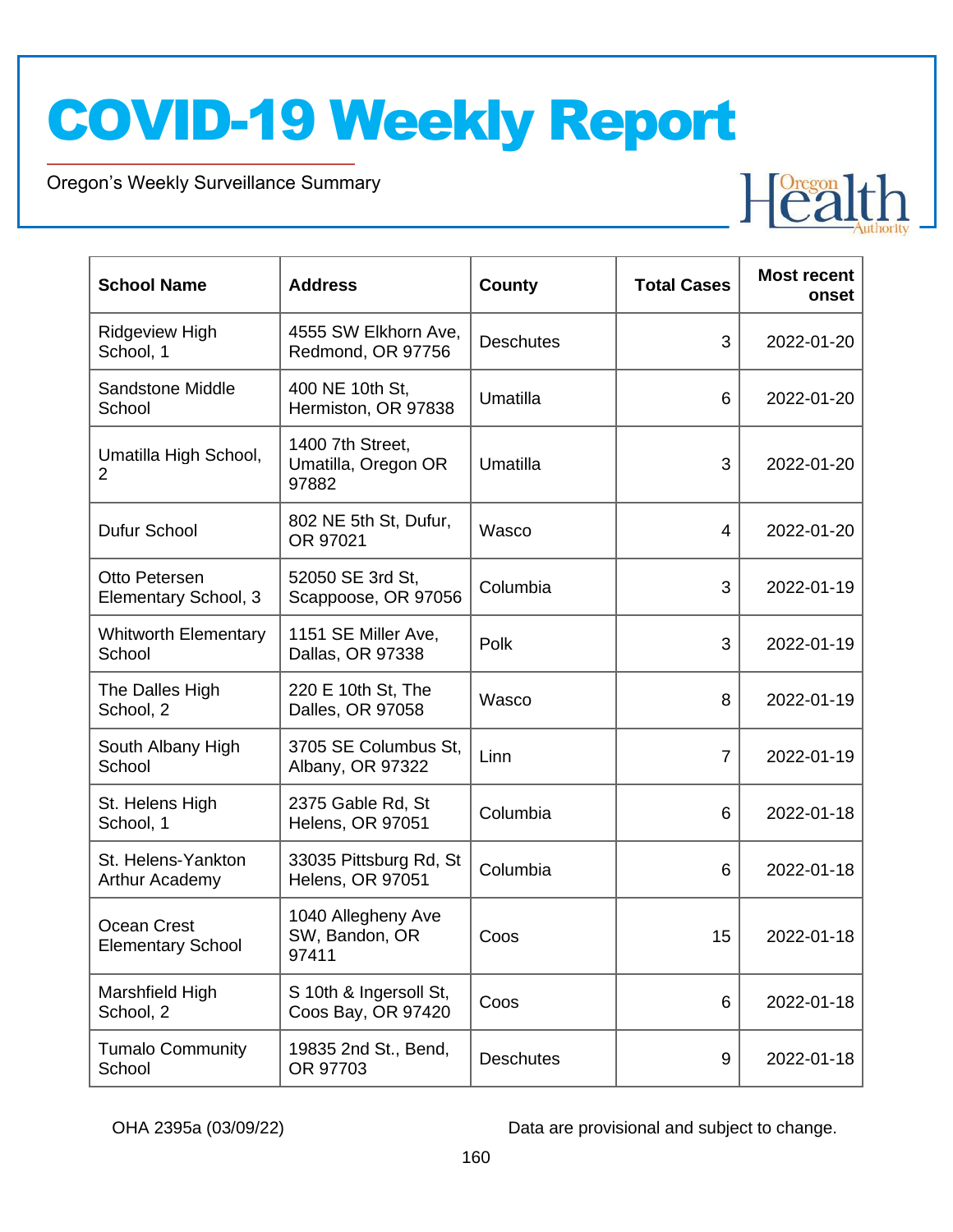Oregon's Weekly Surveillance Summary

Novel Coronavirus (COVID-19)

| <b>School Name</b>                                 | <b>Address</b>                                   | County    | <b>Total Cases</b> | <b>Most recent</b><br>onset |
|----------------------------------------------------|--------------------------------------------------|-----------|--------------------|-----------------------------|
| <b>St Peter Catholic</b><br>School                 | 98 SW 9th St, Ontario,<br>OR 97914               | Malheur   | $\overline{2}$     | 2022-01-18                  |
| Umatilla High School,<br>1                         | 1400 7th Street,<br>Umatilla, Oregon OR<br>97882 | Umatilla  | 3                  | 2022-01-18                  |
| Sunridge Middle<br>School                          | 700 SW Runnion Ave,<br>Pendleton, OR 97801       | Umatilla  | $\overline{2}$     | 2022-01-18                  |
| Seneca Elementary<br>School                        | 101 Park Ave,<br>Seneca, OR 97873                | Grant     | 4                  | 2022-01-18                  |
| <b>Grant Union</b><br>Junior/Senior High<br>School | 911 S Canyon Blvd,<br>John Day, OR 97845         | Grant     | $\overline{2}$     | 2022-01-17                  |
| <b>Grants Pass High</b><br>School                  | 830 NE 9th St, Grants<br>Pass, OR 97526          | Josephine | 6                  | 2022-01-17                  |
| Oregon School for the<br>Deaf                      | 999 Locust St NE,<br>Salem, OR 97301             | Marion    | 4                  | 2022-01-17                  |
| <b>Meadow Ridge</b><br>Elementary School, 2        | 385 Timber Ridge St<br>NE, Albany, OR 97322      | Linn      | 4                  | 2022-01-17                  |
| North Bay Elementary<br>School                     | 93670 Viking Ln # 1,<br>North Bend, OR<br>97459  | Coos      | 4                  | 2022-01-16                  |
| Hermiston High<br>School, 3                        | 600 S 1st St,<br>Hermiston, OR 97838             | Umatilla  | 5                  | 2022-01-16                  |
| <b>Memorial Middle</b><br>School                   | 1050 SW Queen Ave,<br>Albany, OR 97321           | Linn      | $\overline{4}$     | 2022-01-16                  |
| Riverside<br>Junior/Senior High<br>School          | 210 Boardman Ave<br>NE, Boardman, OR<br>97818    | Morrow    | 5                  | 2022-01-15                  |

OHA 2395a (03/09/22) Data are provisional and subject to change.